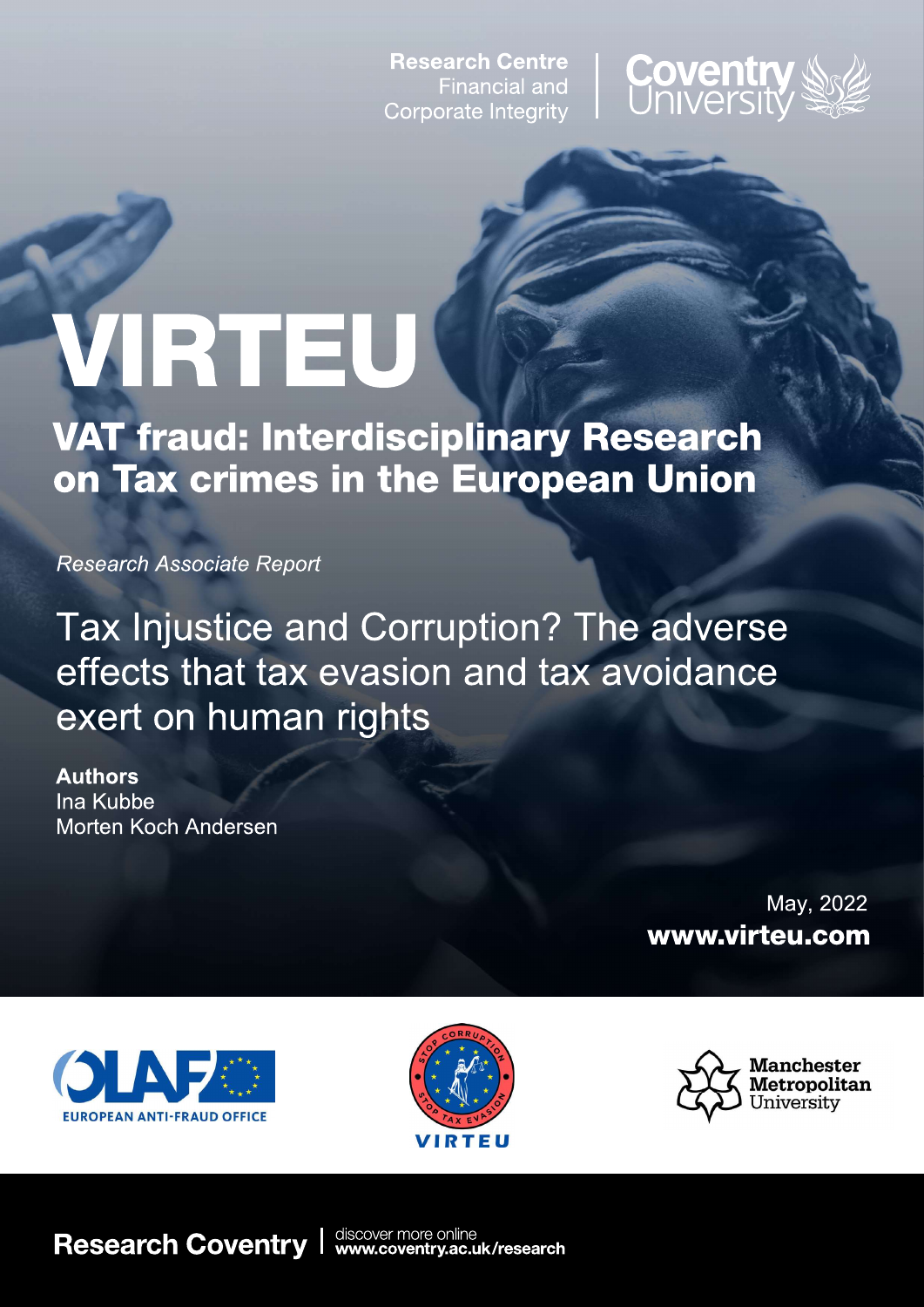







# Tax Injustice and Corruption? The adverse effects that tax evasion and tax avoidance exert on human rights

Dr. Ina Kubbe, Tel Aviv University Dr. Morten Koch Andersen, University of Copenhagen

# Table of Contents

| 1. |       |                                                                                               |  |
|----|-------|-----------------------------------------------------------------------------------------------|--|
| 2. |       |                                                                                               |  |
| 3. |       |                                                                                               |  |
|    |       |                                                                                               |  |
|    |       |                                                                                               |  |
|    | 3.2.1 |                                                                                               |  |
|    | 3.2.2 |                                                                                               |  |
|    | 3.2.3 |                                                                                               |  |
|    |       |                                                                                               |  |
|    |       |                                                                                               |  |
| 4. |       | Exploring and illustrating the link between fiscal corruption and human rights violations  14 |  |
|    |       |                                                                                               |  |
|    |       |                                                                                               |  |
|    |       | 4.3 The Danske Bank Money Laundry Scandal: sophisticated hidden bank networks 18              |  |
| 5. |       |                                                                                               |  |
| 6. |       |                                                                                               |  |

# <span id="page-1-0"></span>1. Abstract

This paper analyses the consequences of tax corruption on human rights. The study explores and illuminates how fiscal corruption; tax evasion and tax avoidance, undermine the state's ability and capacity to promote, protect and enforce the enjoyment of human rights and can lead to the violation of fundamental human rights. It aims to develop a victim-oriented approach that connects tax evasion, as a form of corruption, to violations of people's rights. We focus on three case studies - the Fresenius model, the Panama Papers, and the Danske Money Laundry Scandal - that are related to the misuse of power in the European banking sector, in order to illuminate the interconnections between fiscal corruption and human rights violations and the possible liabilities of states if they fail to ensure the full realisation and enjoyment of the citizens' human rights.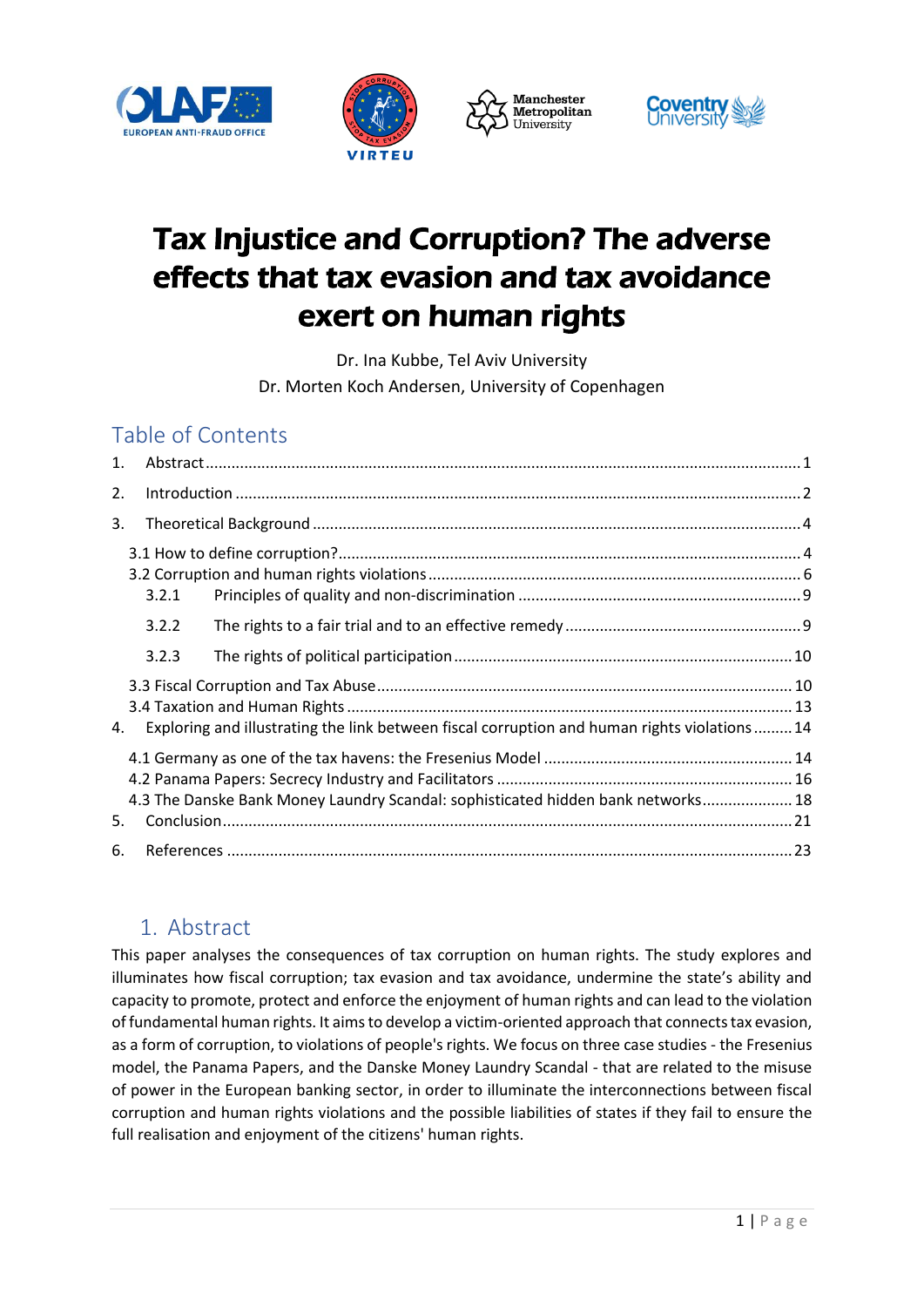







# 2. Introduction

<span id="page-2-0"></span>"Corruption is a human rights issue, which ought to be recognized as such by States, the business community and civil society. Those who peacefully work for the rights of others against corruption should be recognized, celebrated and protected as human rights defenders."

Mary Lawlor, Report of the UN Special Rapporteur on the situation of human rights defenders, 2022.

Since the 1990s it has been recognized by the international community that corruption needs to be reduced due to its detrimental effect on human well-being. The identification of corruption as a global phenomenon that hinders a country's economic growth and social development by higher inflation rates or reduced direct foreign investments also uncovered a strong connection to the realisation, protection, and violation of human rights (Stohl and Brysk 2020; Marx et al. 2022; Rose 2022). However, the link between human rights violations and corruption, particular with a specific focus on tax corruption, remains largely under-studied, despite recent efforts to highlight the connections and their effects on societies (Casanova 2008; D'Arcy 2011; Alston and Reisch 2019; Cheeseman and Peiffer 2020; OECD 2021; Banerjee et al. 2022). Therefore, corruption and its effect on human rights need deeper analysis and appraisal of their internal accelerating relational dynamics.

The shift from an economic to a human rights perspective on corruption also includes a shift from perceiving corruption as being a misappropriation of wealth and distortion of expenditure "(...) to viewing corruption and the tolerance of corruption by states as also being a breach of fundamental rights (...)" (Pearson 2001: 46). Yet, the assessment of whether and how corrupt acts violate human rights has to take place carefully and is context-specific. Even though all forms of corruption can have a short or long-term impact on human rights, it is important to note that not all forms of corruption automatically violate human rights - (ICHRP International Council on Human Rights Policy 2010; Boersma 2012; Davis 2019).

From a European perspective, the interconnections between corruption and human rights have not been extensively studied, compared to the global south, where the micro-practices of corruption within state institutions, notably within police and courts, have been closely associated with violence, and political corruption has been characterised by embezzlement and stealing of public funds. However, in this paper, we concentrate on fiscal corruption in the area of taxation with a special focus on tax evasion and tax avoidance, and their implication for human rights, through a critical look at transfer pricing and money-laundering in the private sector.

Tax avoidance is characterised as the legal use of tax laws to reduce one's tax burden. Although the arrangement could be strictly legal, it is usually in contrast with the intent of the law it purports to follow. Tax evasion can be defined as the illegal activity in which a person or entity deliberately avoids paying a true tax liability i.e., the taxpayer pays less tax than he/she is legally obligated to pay by hiding income or information from the tax authorities (OECD 2022).<sup>1</sup>

 $1$  For a select bibliography on tax crimes see the Corporate Crime Observatory "Tax Crime - Select Bibliography." Available at[: https://www.corporatecrime.co.uk/tax-crime-bibliography](https://www.corporatecrime.co.uk/tax-crime-bibliography)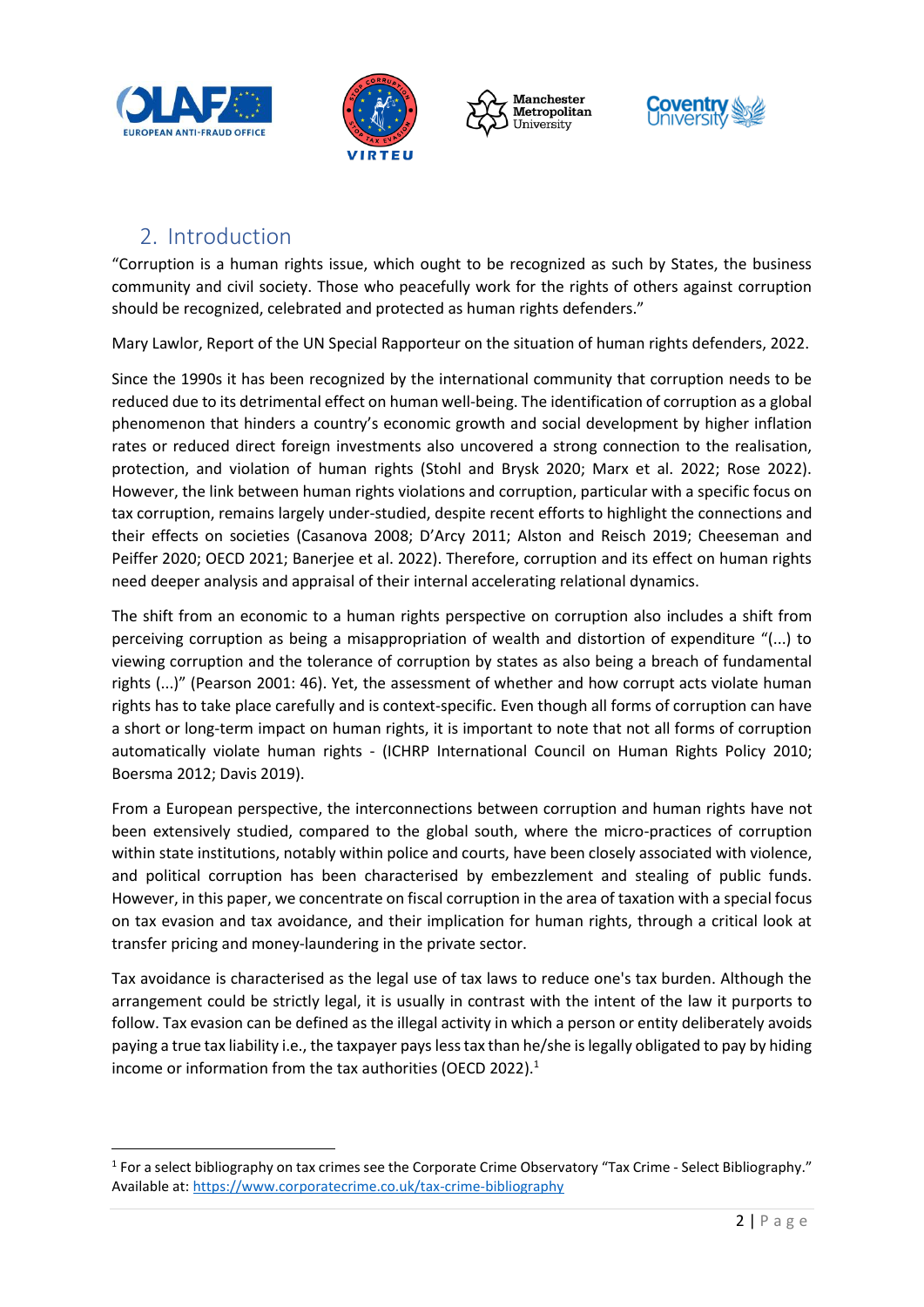







Taxation and the ability of the state to tax citizens and business is important for the functioning of the State. Taxation is the key public income to provide quality basic services and ensure rights. Still, there are different jurisdictions in every country and specific tax administrations are vulnerable to different forms of corruption. In particular, the complexity of tax laws, the discretionary powers of tax officials, and the low cost of punishment create many loopholes for corrupt practises (Goerke 2006; Bridi 2010; Marjit et al. 2017).

They can range from the everyday facilitative corruption, involving bribes to low-level officials to avoid import duties or detection of other similar illegalities - over administrative and bureaucratic corruption, characterised by illicit practices to lower taxation of businesses and income - to political corruption, unduly appropriating, using or circumventing state resources; tax revenues and systems, to serve the interest of a small group of elites; political actors and businesspeople. The LuxLeaks, Panama, and Paradise papers illuminated the key role of investment companies and asset managers in the managing of tax systems and the financial transborder transactions.

Fiscal corruption inhibits the state's responsibility and ability to promote, protect and enforce the enjoyment of human rights. It furthermore limits the state's capacity to provide for its citizens through social spending and undermines the quality of basic public services (e.g., water, electricity, housing, health, education). For example, the rights to food, water, education, health, and the ability to seek justice can be violated if a bribe is required to gain access to basic services. On one hand, tax revenue is essential for the state to live up to its obligations and, on the other hand, corruption prevents the state from promoting, protecting, and enforcing human rights (IMF 2022). Furthermore, the negative consequences of fiscal corruption are long-term, since large amounts of taxable revenues are unaccounted for and voluntary compliance with tax laws and regulations is reduced. Thus, the distributive function of tax collecting itself is undermined (Bridi 2010). As such, corrupt practices can harm the trust in government and lead to social, economic, and political instability.

In this article, we analyse the consequences of tax corruption on human rights and aim to develop an approach that illustrates how tax evasion, as a form of corruption, is related to violations of people's rights. Yet, we do not attempt to establish a causal relationship between tax evasion and violation of specific rights but rather illustrate how we can approach fiscal corruption as a human rights violation. We argue that fiscal corruption undermines the state's ability and capacity to promote, protect and enforce the enjoyment of human rights and can lead to the violation of fundamental human rights. It follows that we need a victim-oriented approach to explore and illuminate how fiscal corruption; tax evasion and money laundering, affect states' ability and capacity to ensure the rights of their citizens. We focus on three case studies (the Fresenius model, the Panama Papers, and the Danske Money Laundry Scandal) that are related to the misuse of power in the European banking sector.

The first case - the Fresenius model - demonstrates how companies avoid tax paying and profit shifting, and transfer pricing are systematically misused by multinational companies and limit governments' revenues for essential public services including healthcare, education, or environmental measures. The Panama Papers which revealed financial information for more than 200,000 offshore entities is the second case and the Danske Bank Money Laundry Scandal takes the point of departure as the biggest money-laundering scandal in the European banking sector.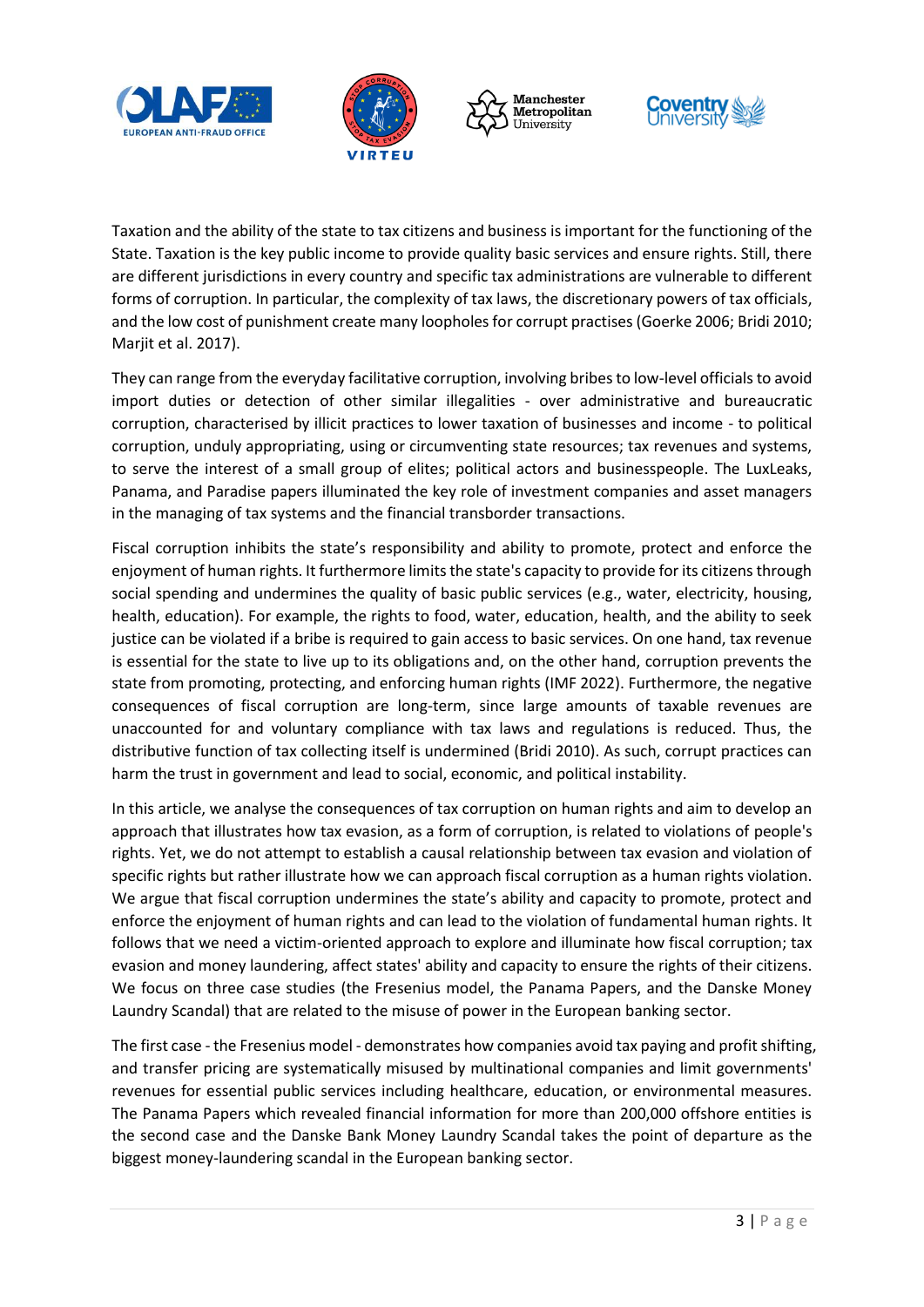







# <span id="page-4-0"></span>3. Theoretical Background

#### <span id="page-4-1"></span>3.1 How to define corruption?

There is no universally comprehensive accepted definition of corruption. Corruption does not have a legal definition in international treaties because it is not a technical term, and it is not regarded as a criminal offence in most criminal laws around the world (Peters 2015). For instance, the United Nations Convention against Corruption does not define corruption but lists specific types of acts of corruption that can be related to specific offences or groups of offences. This includes such categories as bribery, embezzlement, facilitation payment (paying money to speed the delivery of services), fraud, collusion, extortion, as well as patronage, clientelism, and nepotism. Many specific forms of corruption are clearly defined and understood but attempts to develop a general and all-encompassing definition invariably encounter legal, criminological, and, in many countries, political problems (Sampford et al. 2006).

Still, despite the definition's limitations, corruption is generally considered as the abuse of entrusted power for private gain (Transparency International 2022) and can be applied broadly because it is not clear what is corrupt and what is not corrupt in the rapidly changing societies (Johnston 2005).

The practical definition of corruption tends to be broad at the beginning and becomes more specific in order to measure different types of corruption. For instance, a distinction between grand corruption and petty corruption generally exists in contemporary analysis. Grand corruption means the corruption of heads of states, ministers, and heads of officials and it involves a greater amount of assets. In contrast to that, petty corruption or "low" and "street" corruption is the type of corruption that people encounter with public officials when they use public services, such as hospitals, schools, police, tax, etc. Another distinction is between need and greed corruption which suggests that citizens are more likely to engage in the fight against corruption when corruption is needed to gain access to "fair" treatment (need corruption) as opposed to special illicit advantages (greed corruption) (Bauhr 2017).

The United Nations Convention Against Corruption ("UNCAC") provides in its Preamble that, "Corruption is an insidious plague that has a wide range of corrosive effects on societies. It undermines democracy and the rule of law, leads to violations of human rights, distorts markets, erodes the quality of life and allows organized crime, terrorism and other threats to human security to flourish". In Chapter 3 of UNCAC, it stipulates some forms of corruption, where public officials misuse their power to obtain private gains, like bribery of foreign public officials and officials of public international institutions or organizations, embezzlement, misappropriation, or another diversion of property by a public official, trading in influence, abuse of functions, and illicit enrichment. In short, corruption is a phenomenon with wide-ranging consequences, facilitating and institutionalizing human rights violations , and the pervasive and malign nature enormously impacts the daily lives of billions of people (United Nations 2018). It undermines the quality of political institutions, limits the development and implementation of human rights frameworks and hinders the protection of important citizen's rights by the state e.g. right to health, right to life, right to housing etc.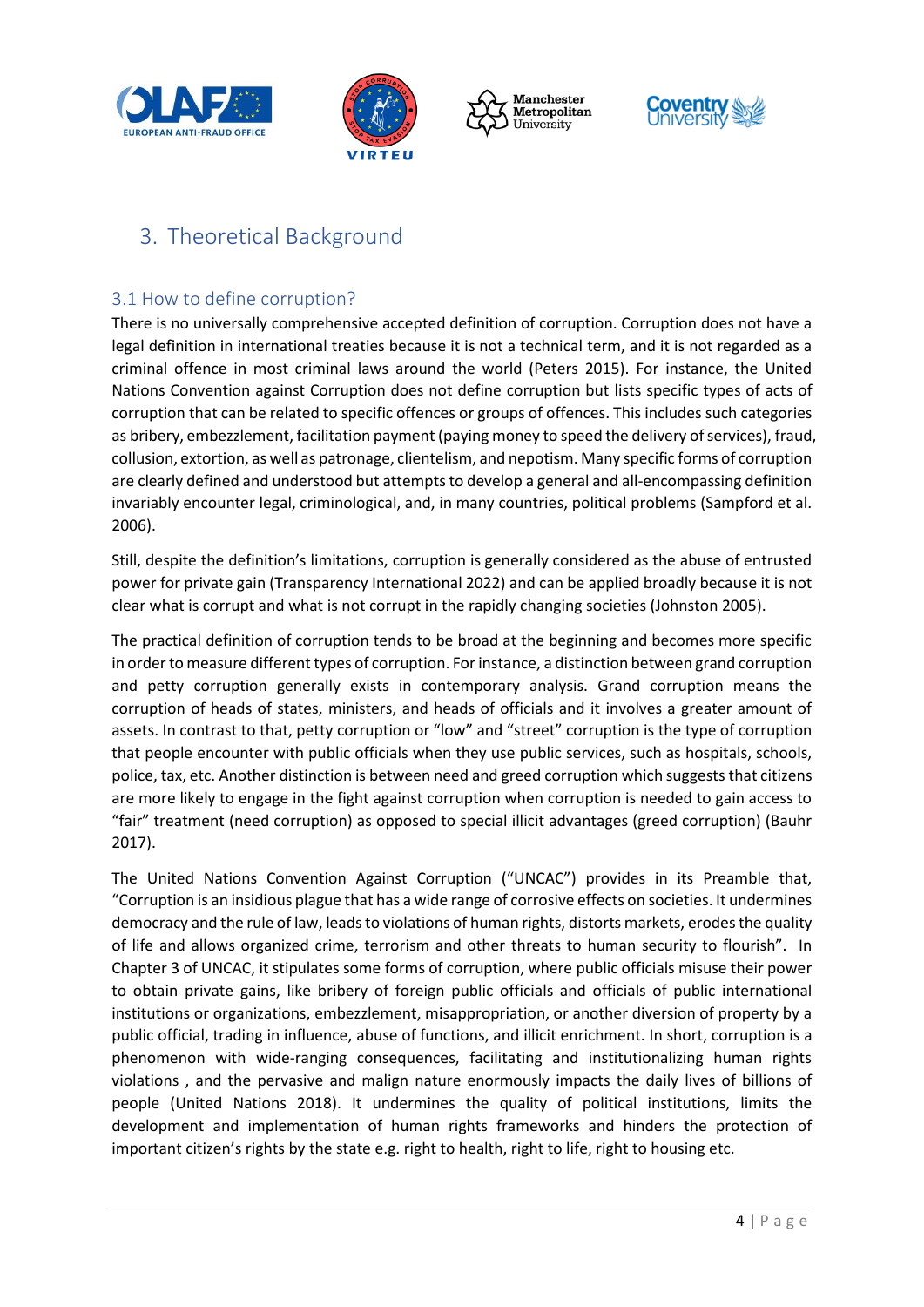







According to the Human Rights Committee, it is 'difficult to find a human right that could not be violated by corruption', disproportionately aggravating and compounding existing societal and global disadvantages and inequalities. Human rights violations can even advance and sustain corruption, such as the right to a fair trial. For example, when public officials delay court proceedings, in order to avoid accountability for obtaining personal advantages through their position within the state, at the expense of the people they should be serving (Gathi 2017). Furthermore, the negative consequences of corruption on the safety and security of the citizens, further enhances the risks of human rights violations – for both war and criminality reasons, and propels corruption which implies that the risks of human rights violations are even further enhanced.

However, corruption and human rights are complex phenomena arising in a multitude of forms that inextricably link politics, governance, and legality, in complicated ways, with intricate implications for individuals and societies. As a legal phenomenon, they are shaped by political interests and contested in social reality (Estrich 1998). Although there is a mounting consensus among policymakers and scholars that corruption erodes popular trust in political institutions, undermines generalised trust in others and distorts political participation (Della Porta and Vannucci 2012), our knowledge of corrupt practises in many sectors is wanting (Heywood 2015; Philp 2015). Yet, this has not discouraged academics and policy institutions from developing their own definitions which are the subject of numerous legal or academic debates and disputes (e.g Alatas 1990; Heywood 1997; Jain 2001; Philp 2015; Transparency International 2022; World Bank 2022). However, corruption is inherently about the operation of the state, not disregarding the private sector links, while recognizing that the norms regulating behavior and public interest of the two differ. 'Bribing a police man or judge is of different significance than bribing an employee of a private organization' (Kurer 2015: 32). The effects on the interests of the public differ and they involve different political processes.

In conventional analysis, corruption is explored as legal transgressions and institutional deficiencies (Klitgaard et. al. 2000; Rose-Ackerman and Palifka 2016), where corruption constitutes a transgression of the market and the functioning of the state, institutionalised as 'bad' governance (Andersen 2018). In this approach, political corruption which unfolds as corruption–rights violations linkages are generally underemphasized (Johnston 2005: 19–21).<sup>2</sup>

According to Heywood, we have ended up with two conundrums in research; that most analysis of corruption takes nation-states as their principal unit of assessment and corruption is predominantly seen as a public-sector issue (Heywood 2015: 2), and that our understanding is limited by the data we have and the conceptual approaches we take (Heywood 2015: 11).

In similar ways, corruption in the most widely used understanding is molded on a particular conception of the state and political order as a sense of unity and cohesiveness, harmed or destroyed by the malign influences (Philp 2015: 20). The challenge is to "extend the focus of concerns about cultural differences and the importance of local understandings from a concentration on what behaviour people classify as corrupt, to identify the framework in which they make these judgements", how they

<sup>&</sup>lt;sup>2</sup> For an in-depth discussion on institutional corruption see the VIRTEU Roundtable Discussion Series, which focused on "Institutional Corruption and Avoidance of Taxation." Available at [https://www.corporatecrime.co.uk/virteu-institutional-corruption.](https://www.corporatecrime.co.uk/virteu-institutional-corruption)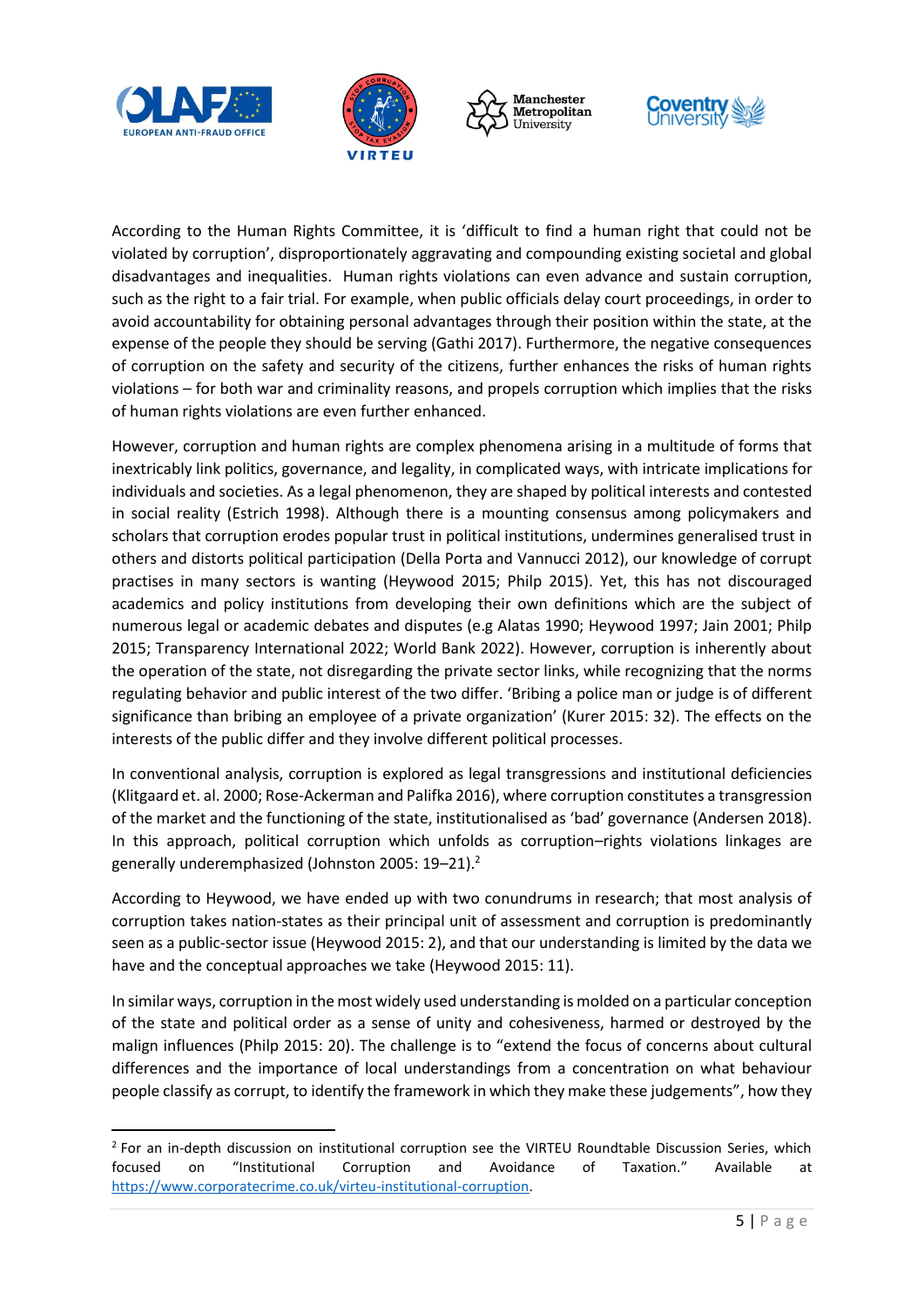







understand "the political system and its operation and how far they have a sense of the political as a sphere in which conflicts could be resolved in ways that can be widely legitimated" (Philp 2015: 20), in order to grasp what is motivating people to do as they do (Philp 2015: 24). Hence, what we need is "a fine-grained analysis of the exact form that corrupt relations take in any given state is necessary if we are to think constructively about how we might explain and address the problem" (Philp 2015: 27).

Thus, it is important to pay attention to how different forms of authority use their power and position in relation to corruption. Olivier de Sardan (1999) argues that corruption should be investigated from the viewpoint of the actors, and not from a normative, conventional viewpoint, and we should explore how corrupt practises are rendered legitimate or illegitimate in context. He suggests that corruption is not one practice but rather a complex set of practises that, to different degrees and in different situations, can be deemed legitimate or illegitimate. As such, corruption is a multifarious and contextual phenomenon, defined and contested by localised moral and legal indexes and registers. It impacts practices of politics, state governance and administrative operative procedures across a variety of state-citizen encounters.<sup>3</sup> Consequently, the lines between what is legal and illegal, right and wrong, good and bad are blurred and contested to the extent that it questions the dichotomies we find in conventions, legal frameworks and conventional analysis (Jensen and Andersen 2017).

#### <span id="page-6-0"></span>3.2 Corruption and human rights violations

In order to clarify and illustrate how (fiscal) corruption violates or can lead to the violation of human rights, several approaches exist (Figueiredo 2017; Rose 2021). The common approach to analyse corrupt practices that violate human rights is the classical human rights framework. It is an attempt to highlight different dimensions between corruption and human rights violations and their specific connections. It often focuses on the impact on victims and the extent of (somatic, mental and social) sufferings. Usually, these approaches seek to provide an in-depth investigation of countries that are characterised by high levels of corruption.

Several reports have indicated that countries with high levels of corruption (based on the perception of corruption indexes) usually have high levels of human rights violations (Report of the Special Rapporteur on Torture 2019 , Peters 2019). It is concluded that a lack of human rights violations is negatively correlated with corruption levels. This implies that an increase in human rights protection might be a mechanism hindering the occurrence of corruption - in this case fiscal corruption.

Although there are large variations in levels of corruption, it exists in every society, in every sector and legal entity. In all forms, it is detrimental to a society's economic, social, political, and environmental development and undercuts trust, governance, and democratic cultures (Uslaner 2008, 2010; Johnston 2005; Heywood 2015). Corruption can be a crucial feature in the lack of will or capacity of states to deliver on their human rights obligations and provide fairly and equitably for their citizens in keeping with their duty of progressive realization of social, economic, and cultural human rights.

<sup>&</sup>lt;sup>3</sup> For instance, from the VIRTEU National Workshop, which focused on Bulgaria, it emerged that, in Bulgaria, the elite may use its power and wealth to unfairly distort the tax administration's activities in two ways: on the one hand, to avoid tax inspectors' controls on the aligned firms; and, on the other, to let the tax administration focus their investigative efforts on competitors so to cause trouble for their business operations (Tsankov 2021).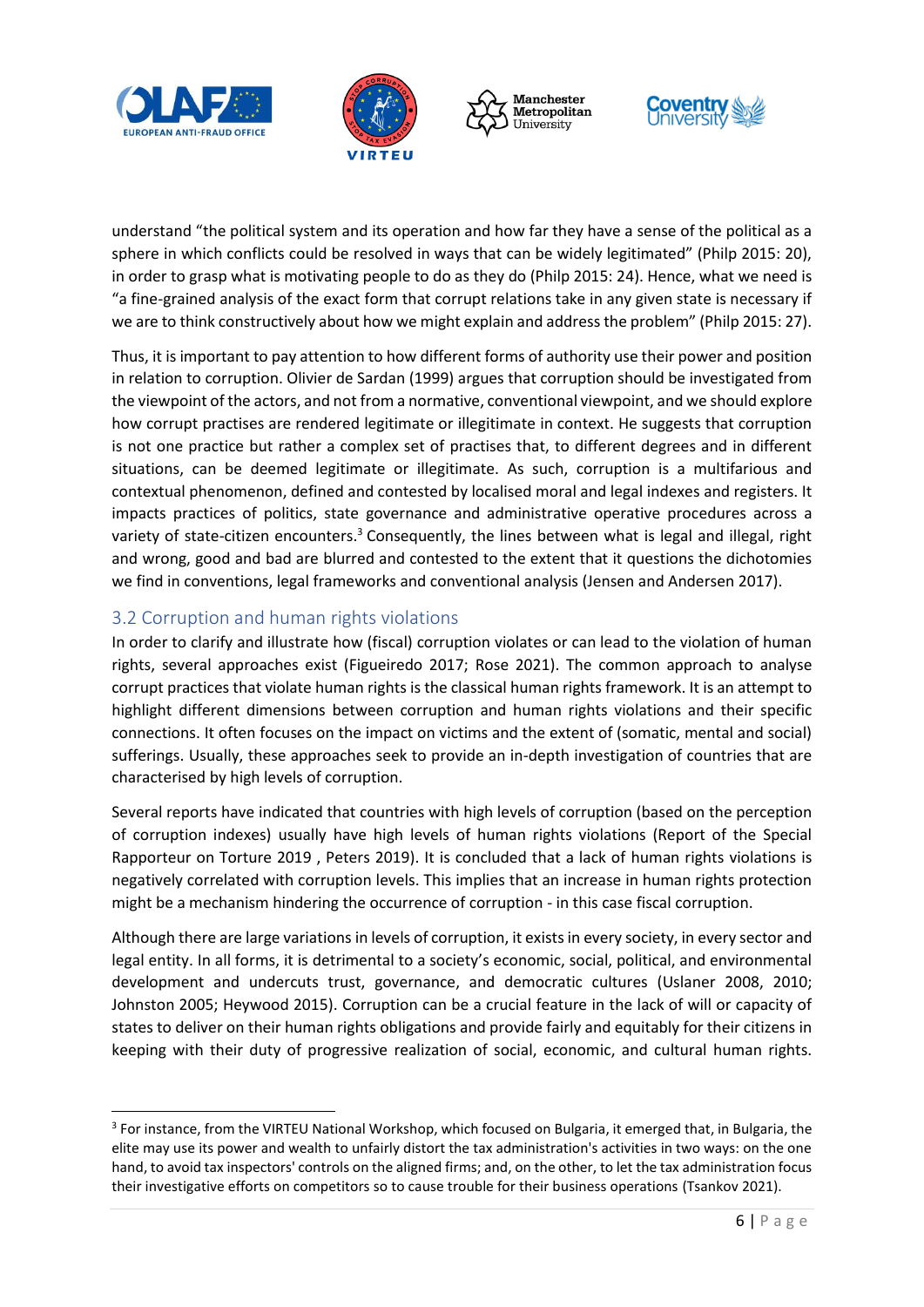







Corruption can cause and reinforce social unrest, rebellion, and revolution and provide a conducive environment for societal transformations.

Furthermore, in environments characterised by low wages, limited state resources, and public services, proceeds and benefits from corruption can become necessary for citizens to provide for themselves and their dependents or the institutions within which they work. Corrupt practices perpetrated by energy companies in developing countries are emblematic of such a phenomenon (Grasso 2020). Further, corruption can involve the coercion or exploitation of citizens for personal ends or on behalf of political and economic interests. It involves the use of wealth and power, to exert influence through the exchange of valued resources such as money, access, expertise, etc. In its impact, corruption "benefits the few at the expense of the many" (Johnston 2005: 1).

In contrast, human rights include a wide range of rights that are divided in a non-hierarchical order into civil and political rights and economic, social, and cultural rights (Universal Declaration of Human Rights 1948; United Nations 2022). The foundation of human rights laws lies in several international legal instruments, in particular in the Universal Declaration of Human Rights (UDHR), which is the cornerstone of the human rights system. These legal instruments have integrated basic human rights principles, which aim to establish the standards of human rights.

The first principle is the universality of human rights which presents the essence of human rights as it was set out in the UDHR in 1948 and later in other prominent international human rights treaties. The Vienna World Conference on Human Rights in 1993 provided that states have the duty to guarantee and protect all human rights regardless of their political, economic and social system.

The second principle is participation which includes that people have the right to decide regarding the protection of their rights. As a result, governments have to engage and support people in their participation in civil and social matters.

The third principle is the indivisibility of human rights. Civil rights, political rights, social, and cultural rights are all collective rights. This implies that the improvement of one right will lead to the improvement of the others, as well as the deficiency of one right will affect negatively the other rights.

The fourth principle of human rights is non-discrimination which is considered a cross-cutting principle and is provided in all human rights conventions and applies to all people and it prohibits discrimination based on sex, race, colour, and religion.

The fifth principle is accountability which is one of the reasons why some states and state actors can be brought to international courts. Governments have the duty to create instruments to enforce human rights and integrate them into their domestic laws. They are responsible to establish effective measures to be used so that the government can be accountable when human rights are breached.

The last principle is transparency which includes that states' governments must allow the people to know and understand how their decisions can affect human rights and how public institutions, such as schools and hospitals, are being managed and run.

Considering these principles, corruption can negatively affect human rights - the protection and enjoyment as well as the equal access of individuals and entire groups to services such as education,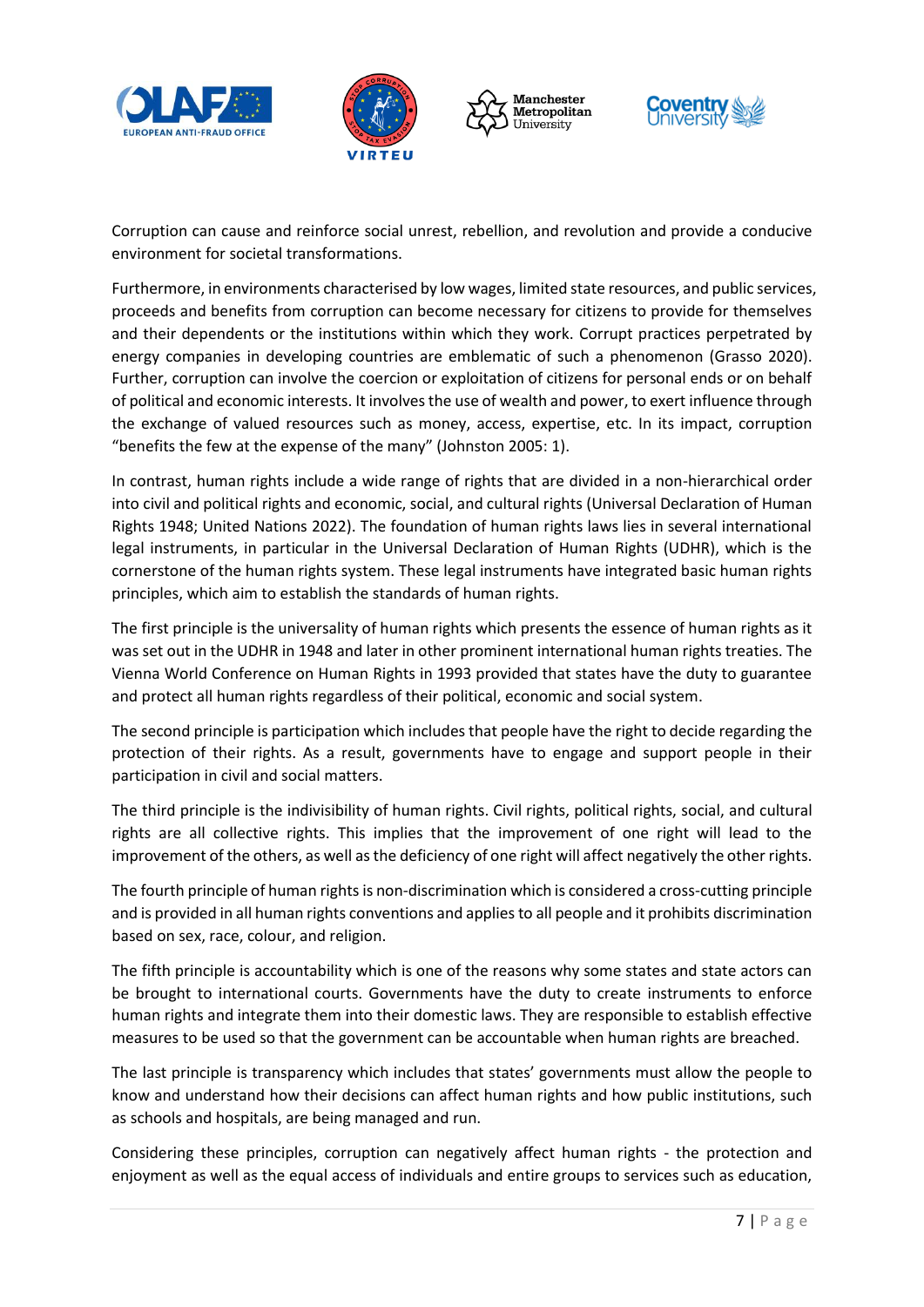







health, and a clean environment. As described by Olajobi Makinwa, UN Global Compact Africa Chief: "When there is corruption, human rights disappear."

In other words, corrupt actions can lead to the violation of human rights and is a barrier to their implementation and realisation (Hemsley 2015; Barkhouse et al. 2018; Wolf 2018). However, human rights and corruption have long been addressed in both academia and policy circles as two separate domains of knowledge and practice. This is reflected in the implementation gap between human rights and rights-based approaches, and anti-corruption efforts (Peters 2019; Rose 2016; Boersma 2012; Bicknell 2017; Jensen and Andersen 2017; Andersen 2018). Nonetheless, there is growing attention and recognition of the relationship, even regarding seemingly disparate issues such as the connection between corruption and the practice of torture.

What the above illustrates is that corruption - like violations of human rights - is inherently about the abuse of public office and situated authority in situations of inequality (Klitgaard et al. 2000; Rose-Ackerman and Palifka 2016). It shows that widespread corruption is a sign that something has gone wrong in the relationship between the state and society (Rose-Ackermann 1997: 34). Yet, corruption within public institutions takes many different forms, especially in situations where public authorities are not the sole domain of state institutions. It can include grand or petty, active or passive, or need or greed corruption. Most of the time, they overlap. For example, the literature on formal and informal forms of policing suggests that there are multiple groups that seek to extract resources and opportunities, mixing notions of public interest and private gain (Kyed and Albrecht 2015).

And it shows that corruption and human rights violations are part of the same contextual social dynamics, institutional practices, and political configurations. They are manifestations of the same root causes and produced by the same conditions of failing rule of law, lack of institutional transparency, and all-pervading opportunism by elite minorities to forward personal and group interests (Andersen 2018).

Conversely, less resourceful groups that are exposed to discrimination and marginalization - such as women, children, the elderly, (irregular) migrants, sexual minorities, detainees, or people living below the poverty line or on the margins of society - suffer the most from corrupt acts and corrupt institutions (Andersen 2018). These groups rely more often on public goods and services and have in most cases not the resources to seek out and receive alternative services from the private sector (UNHCR 2015). They also have fewer resources, avenues, and opportunities to demand their rights, defend themselves against violations and seek reparations.

Although the gravest examples of inadequate systems of governance or systematic practices of corruption are not dominating the European contexts, the same manifestations of inequality and coercion exist. The less resourceful groups and individuals in the margins of the social and political orders are affected in similar ways.

This similarity is based on the notions and practices of entitlement and opportunity by people with knowledge, opportunity, and authority to use their positions, social and political status, and capacity to access and utilise private and public resources to forward individual and group interests. Such practices make use of, and consequently undermine, state governance systems e.g. fiscal and taxation institutional structures, and illustrate how tax evasion, as a form of corruption, is linked with violations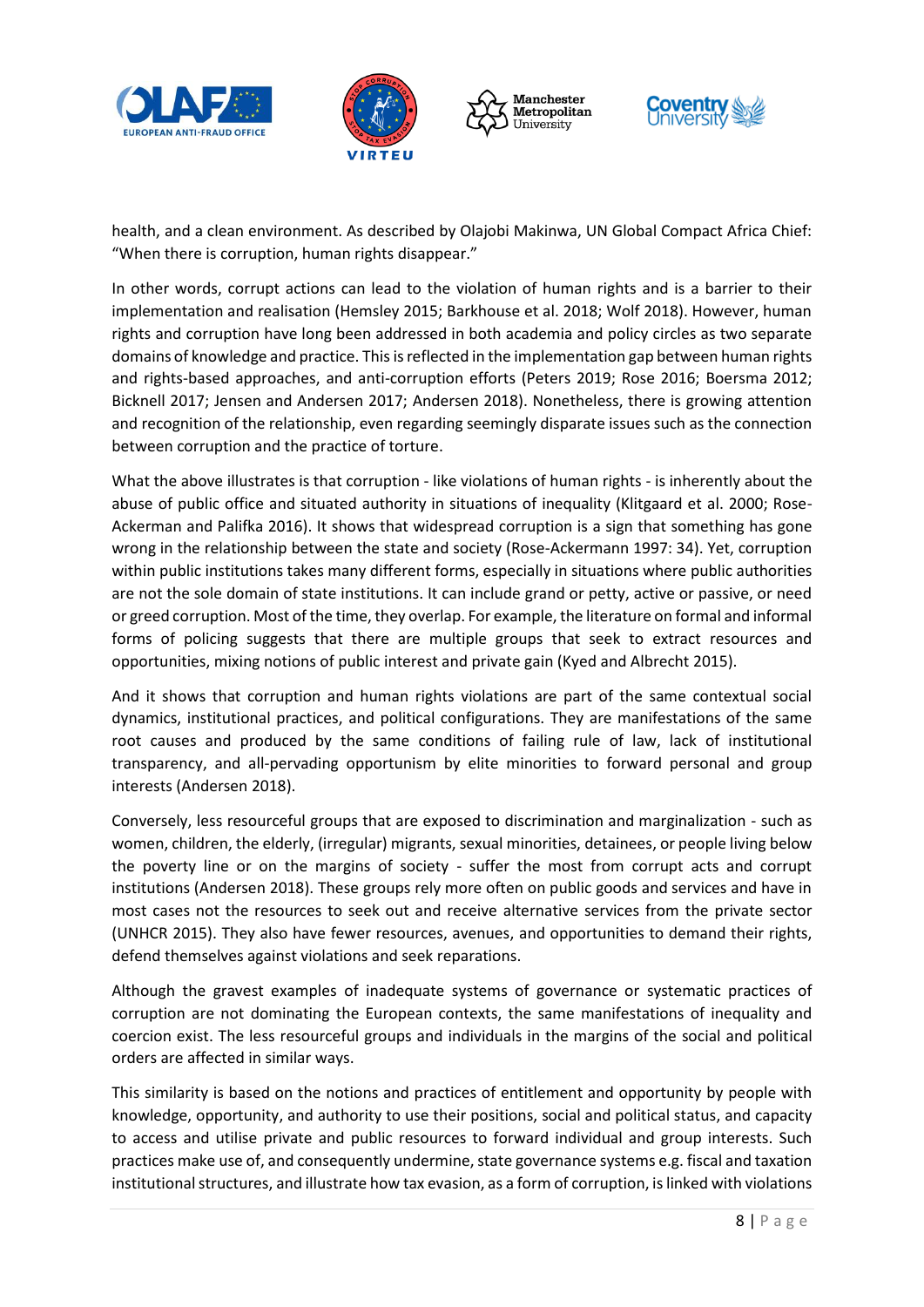







of people's rights. The question is how we can determine when human rights are violated because of corruption?

As clarified in the above sections, it is the responsibility of the state to provide human rights to its people through adopting mechanisms or establishing instruments to implement and enforce international human rights laws. It follows that human rights are violated when a state fails to protect, fulfil, and recognize human rights under its jurisdiction.

However, such determination has to be subject to assessment by examining the conduct and decisions carried out by the violated state in relation to each right. This will be done, by relying on the terms of human rights laws and their interpretation, application, and the purpose of these laws. For example, the word "violation" in this context should only be used when there is a legal obligation (Gathii 2009).

Establishing a link between corruption and human rights helps to find how corruption leads to the violations of specific human rights, by grouping the human needs that must exist. The grouping is a productive way to exemplify and analyze how the basic needs of people are affected by corruption (Pearson 2014).

The following human rights are commonly recognized by the international human rights treaties, such as the International Covenant on Civil and Political Rights, the International Covenant on Economic, Social and Cultural Rights, and the Convention on the Rights of the Child (Pearson 2013). It is worth mentioning that the rights analyzed below are examples and that corruption affects all economic, social, and cultural rights.

#### <span id="page-9-0"></span>**3.2.1 Principles of quality and non-discrimination**

According to international human rights laws, any discrimination, which aims to have the effect of invalidating or damaging equal enjoyment or exercise of rights, is forbidden. Corruption acts usually lead to unequal or discriminatory consequences in relation to human rights. To illustrate. It is discriminatory when corruption restricts a person's or a vulnerable group of people, access to adequate housing. Housing should be granted to all people and vulnerable groups should have the priority, regardless of their social or economic status. In normal cases, after eviction people will be granted alternative housing, however, they might be denied effective access because public officials who are in charge demand bribes. In terms of the health sector, corruption usually violates the right to equality and non-discrimination, when access to public health services is restricted because bribes are requested from patients. In these cases, the state has an obligation to take action to ensure that the right to health is accessible without discrimination.

### <span id="page-9-1"></span>**3.2.2 The rights to a fair trial and to an effective remedy**

Corruption is defined, in the field of the judicial system, as "acts or omissions that constitute the use of public authority for the private benefit of court personnel, and result in the improper and unfair delivery of judicial decisions. Such acts and omissions include bribery, extortion, intimidation, influence peddling and the abuse of court procedures for personal gain" (Transparency International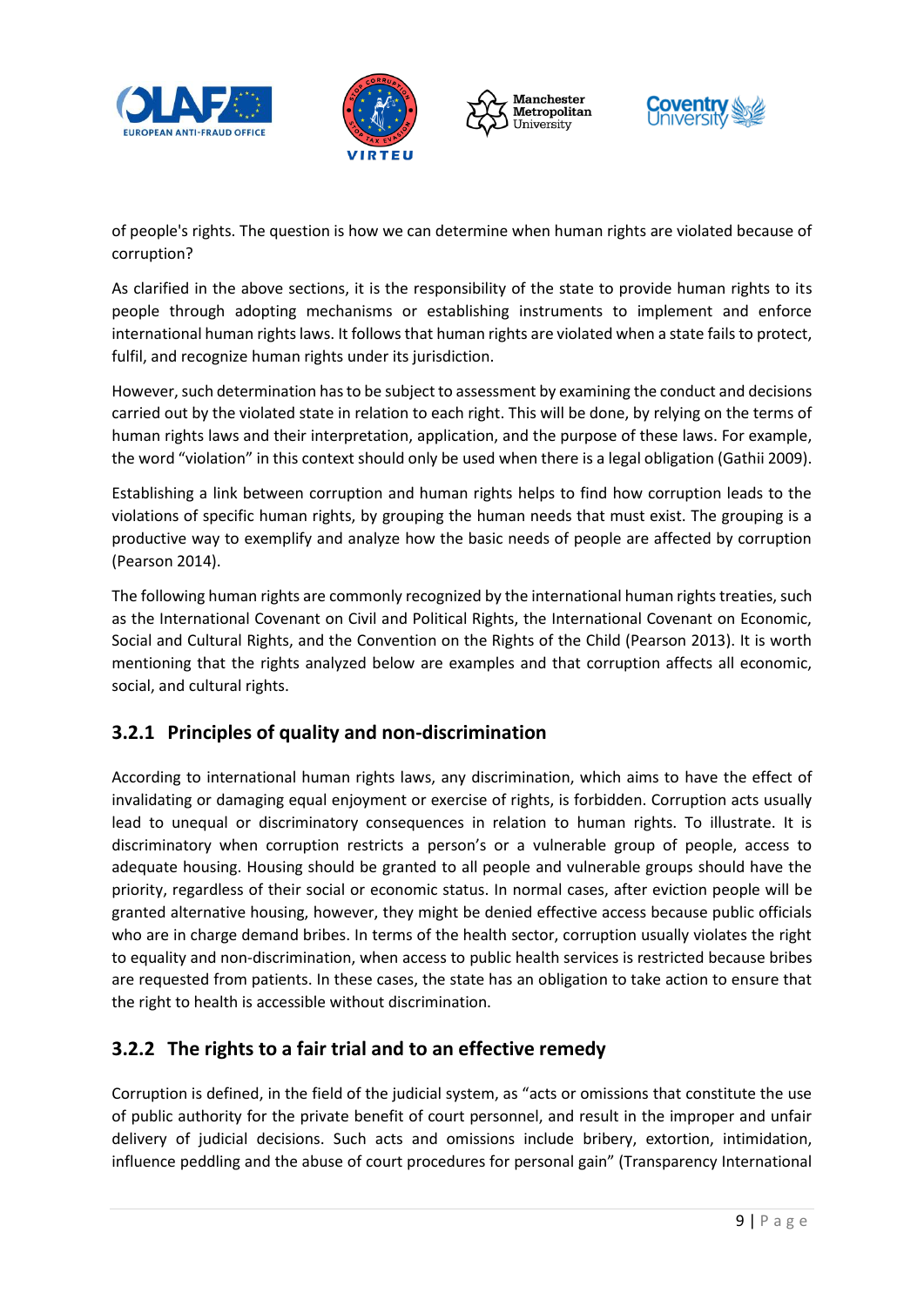







2007). Judicial corruption includes a wide range of corrupt acts undertaken by public officials at different points of the judicial system, which consists of the judiciary, police, and prosecutors.

Judicial corruption violates the right to a fair trial and effective remedy when, for example, a bribe is offered to a judge to exclude evidence that might lead to the conviction of a criminal. Another example of judicial corruption is when a court official accepts a bribe to lose a case file or to postpone or speed up the hearing of a case. Furthermore, police can be bribed to damage criminal evidence or obtain information or confessions using methods that violate criminal law procedures and bodily integrity.

## <span id="page-10-0"></span>**3.2.3 The rights of political participation**

Both freedom to vote and stand for elections are considered the most important rights of political participation. Corruption occurs when voters are bribed to vote or refrain from voting. This affects the integrity of an election and violates the right to vote. Another situation where corruption violates the right to political participation is when election officials are bribed to interfere with the electoral process, by bulking ballot boxes for the benefit of a particular candidate or a party and manipulating the count. As for the right to stand for election, corruption violates this right by bribing an electoral commission to disqualify or refuse a candidate.

Every state has the obligation to protect the human rights of people living within its territory and subject to its jurisdiction and to protect them from human rights violations - also related to corrupt acts. But, what happens, when the state itself is corrupt and violates your human rights because they do not provide you with the necessary public goods and services (UNHRC 2015: 8)? Furthermore, what happens if the state does not have the resources or capacities to provide adequate services and public goods?

Taxation and the ability of the state to tax citizens and businesses are key to ensuring public goods, services, and rights. On one hand, tax revenue is essential for the state to be able to live up to its obligations and, on the other hand, fiscal corruption prevents the state from providing for its citizens. The loss of revenues hampers governments' ability to provide social spending. Moreover, the quality of public services and infrastructure is undermined when government decisions are driven by bribes or nepotism. Ultimately, corruption erodes trust in government and undermines the legitimacy of taxation, and can lead to social and political instability (Johnston 2005; IMF 2022).

#### <span id="page-10-1"></span>3.3 Fiscal Corruption and Tax Abuse

Taxation plays an important role in the resourcing of state institutions, public services, and essential infrastructure. Tax policy can serve as a vehicle for pursuing important social and political objectives, such as reducing poverty and inequality. The negative impact of tax abuse on the ability of states to deliver services, address poverty and meet their human rights obligations is becoming more apparent.

An experimental study conducted by Banerjee et al. (2022) in India indicated that fighting corruption based on monitoring and punishment reduces tax evasion. Yet, their results also showed that deterring tax evasion does not limit corruption. Thus, for an effective increase of public good provision, they call for a "big bang" deterrence policy that combines both preventive measures against corruption and tax evasion. However, more research on the corruption and tax evasion link and its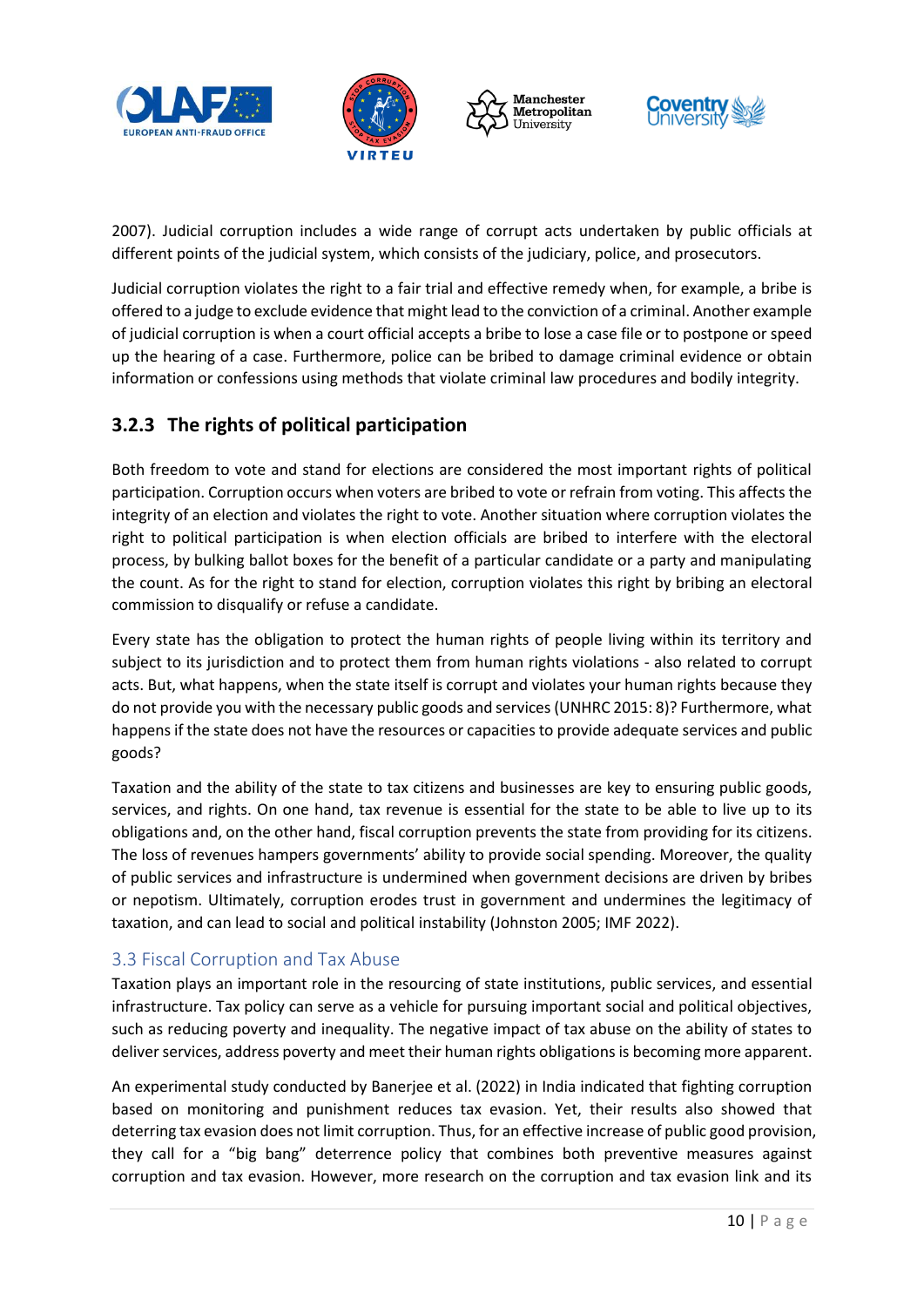







causality is needed. In that regard, the outcomes of the research activities conducted within the project VIRTEU (Vat fraud: Interdisciplinary Research on Tax crimes in the European Union) – a highprofile legal research project funded by the European Union aimed at exploring the interconnections between tax crimes and corruption – appears an innovative and solid base that may constitute the foundation of further research. 4

In 2019, the IMF concluded that if all countries today were to reduce corruption by a similar extent, on average, as those that reduced it over the past two decades, global tax revenues could be higher by \$1 trillion, or 1¼ percent of global GDP. The gains would likely be greater considering that lower corruption would increase economic growth, further boosting revenues. The evidence also suggests that corruption distorts how governments use public money. Less corrupt countries dedicate a higher share of resources to social spending and more corrupt countries overpay for building roads and hospitals, and their school-age students have lower test scores (IMF 2022).

Alongside greater attention to corporate tax avoidance and its human costs has been the advancement of the business and human rights agenda at the international level. The United Nations Human Rights Council of a set of Guiding Principles on Business and Human Rights in 2011 testifies to its growing recognition by state parties that have committed to implementing the principles nationally. It has been established that companies have human rights responsibilities and will in the future be evaluated on their willingness and ability to ensure business respect for human rights. However, despite it being a key feature in the relationship between businesses and states, corporate tax abuse (Alston and Reisch 2019); tax avoidance or evasion, has not featured significantly on the business and human rights agenda.

While tax evasion is clearly illegal, tax avoidance takes place in between moral and legal registers. As such, it is analytically similar to corruption, which balances legal conceptualizations of the lawful/unlawful with public notions of the moral/immoral (Andersen 2020).

The primary means of tax avoidance by multinationals is transfer pricing. Transfer pricing occurs when sales between subsidiaries of the same multinational are altered to shift profits from jurisdictions where genuine economic activity takes place (often indicated by the value of sales and number of employees) to jurisdictions where profits are taxed at lower rates or not taxed at all by utilising shell companies with little or no "real" economic activity. Transfer pricing can occur with loans and interest payments, goods and services, and intellectual property, such as patents and royalties (Pavone 2020). The case study on Fresenius, for example, provides strong evidence that the company uses all tools of transfer pricing to reduce corporate income tax payments where profits are genuinely earned (Netzwerk Steuergerechtigkeit 2020).

Two themes dominate the discussions on tax avoidance: harmful tax competition and aggressive tax avoidance. The first theme focuses on the competition between states to attract international companies to their jurisdictions, through lenient company taxation. It revolves around disputes over the right to tax cross-border economic activity, which is a dominant feature of the global economy.

<sup>4</sup> All the outcomes of the VIRTEU research project are available online on the Corporate Crime Observatory: [https://www.corporatecrime.co.uk/virteu.](https://www.corporatecrime.co.uk/virteu)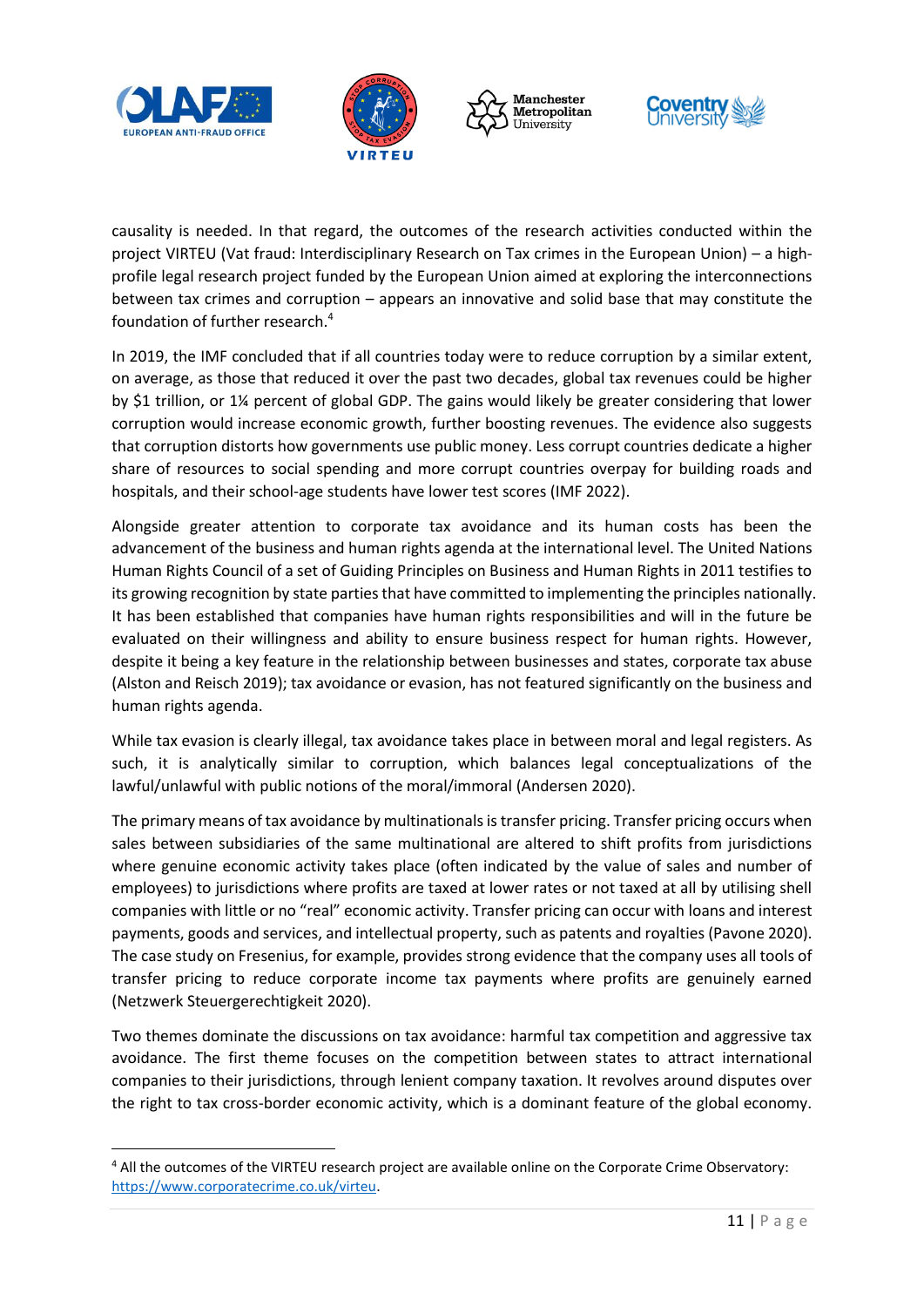







These debates also include the issue of tax havens, where business and private actors can deposit financial resources, outside of international purview and transparency. In essence, this is a matter of state governance and state relations within the international political system. Tax havens like all law is a social and political construct, which is contested and changeable, and conditioned by national and international political configurations and economic interests.

The second theme focuses on the behaviours and practises of global businesses in their wheeling and dealing with national and international taxation systems. All businesses that work across borders and jurisdictions face similar challenges in terms of taxation e.g. finding the right level of taxation. Businesses should pay the correct levels of tax as stipulated by the law in the country they operate but should not pay double tax if they operate across borders and jurisdictions. However, some companies actively avoid paying taxes. This is called aggressive tax avoidance, where global businesses speculate on and actively seek out loopholes, lackings and inconsistencies in national and international taxation and regulatory regimes (Payne and Raiborn 2018).

Although not illegal, many consider such actions to be immoral. In recent years, the area has received international attention, especially after the leaks of the Luxembourg, the Panama, and the Paradise papers, initiating an international debate on regulation. However, despite increasing international attention to taxation, appropriate regulation and law-making develops very slowly. And establishing a workable system that monitors and regulates the movement of finances across borders and jurisdictions, upon which to define and determine correct and adequate levels of taxation, remains a global challenge today.

From a human rights perspective tax abuse (Alston and Reisch 2019), regardless of it being evasion or avoidance, has not received significant political or popular attention. This is paradoxical, considering the potential a transparent and fair international taxation regime could have for national economies, especially for countries with weak national taxation and governance systems e.g. in terms of service provision.

Although adequate taxation does not eradicate corruption and mismanagement of government funds by itself, it provides the opportunity to increase the human and technical capacity for improved and enhanced taxation and provision of services.

We argue, that there are two reasons for the feeble attention to the connections between taxation and human rights. First, human rights are victim-oriented. In order to establish that a right has been violated, we need to identify a victim. However, it is difficult to determine legal and causal links between the acts of not paying taxes, be it, avoidance or evasion, and their effects on individuals or societies e.g. the absence of services, especially when it involves financial transactions across borders and between jurisdictions, and within companies. Second, human rights policy and activism have traditionally focused on political and social rights, and seldom touched on economic rights and obligations, beyond calls for workers' rights and fair trade.

From a corruption perspective, the two have received far greater attention. Tax havens have featured prominently in the discussions on the absence and need for international regulation when it comes to the financial transactions by un-democratic rulers and economic elites of countries with insufficient, unsatisfactory, and lacking rule of law systems.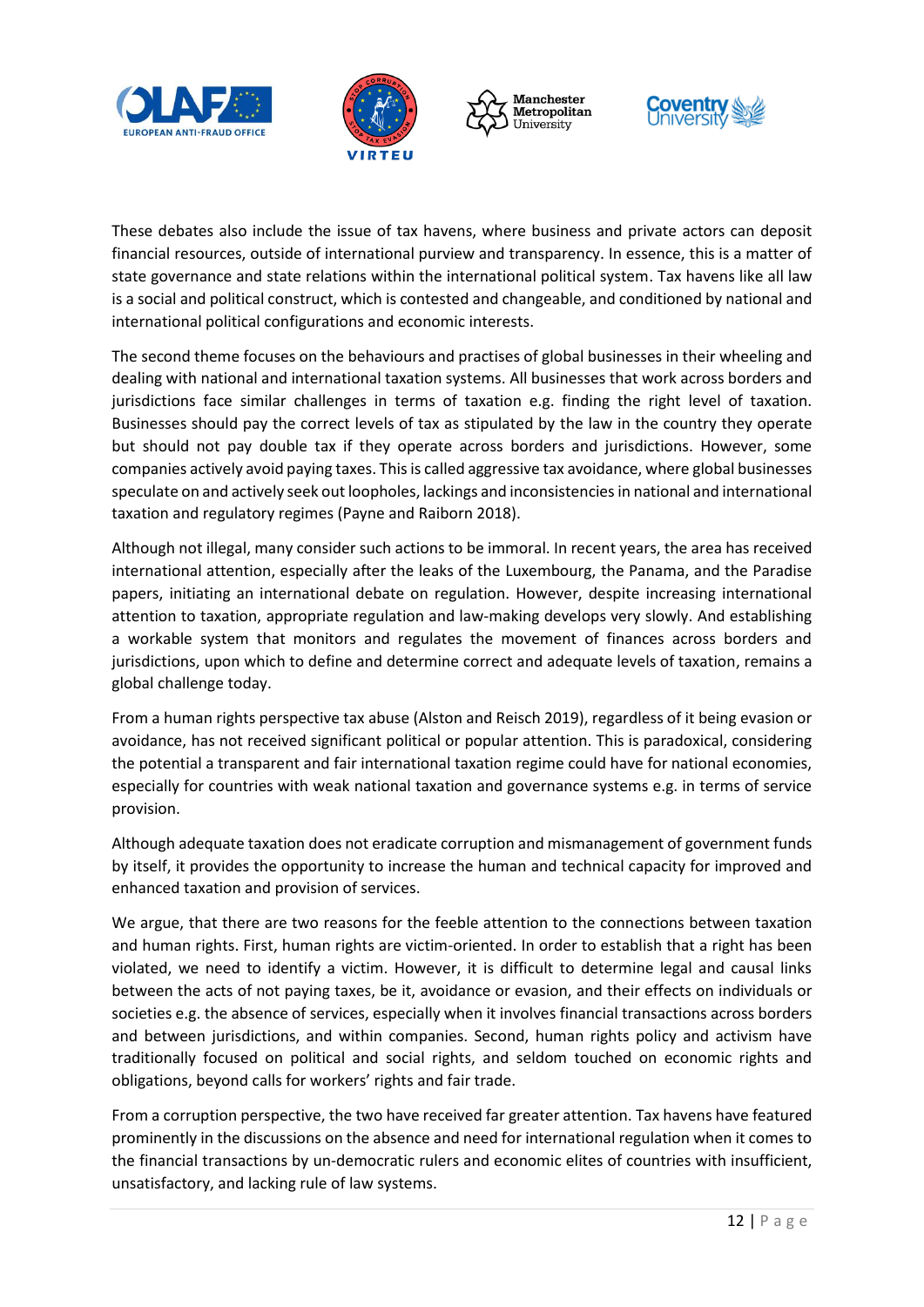







Less attention has been paid to the 'host' countries of lenient tax regimes and their national and international obligations for transparency and accountability, when facilitating the movement of money from one jurisdiction to another. One can say that since tax havens are not illegal, although they might be considered immoral, they do not fall under the legal frameworks of standard human rights or anti-corruption regulating bodies. Regardless of the fact that tax havens are used to deposit financial assets procured by unlawful means or through illegal transactions, as shown by the Paradise and the Panama papers. The centre of attention has been on how and where the money was taken i.e. within the territorial boundaries of the state, not where the money ends or the systems and institutions that facilitate and provide the opportunities and infrastructures to move, shelter, and hide the money.

This movement of money is not just a transactional process across borders and between jurisdictions but a transformational process that transforms public funds into private financial assets that change judicial and rectifying actions from the arena of the national (il)legal to the global (im)moral - from the punishable to the despicable.

This transformation is similar to the processes of global business concerning profit transfer, internal pricing, and resource extraction, which for years have attracted attention and criticism, and responsibilities for value chains, workers' rights, and environmental damages have been difficult to institute and political solutions are wanting. A telling example is the failing attempt by the European Union to regulate the taxation of big tech companies.

Moreover, anti-corruption efforts have had a tendency to focus on the criminal acts within the territorial and judicial boundaries of the state, not the conduct of the global businesses. In other words, attention has been concentrated on the acts of politicians and other elites draining state coffers and the public authorities facilitating the financial movements involved in tax evasion and avoidance. The countries hosting tax havens and the conduct of global businesses have somehow dodged substantial attention and criticism, beyond media naming and shaming, when activists and international legal and norms setting organisations are advocating for a proactive change of taxation regulation and enforcement regimes.

#### <span id="page-13-0"></span>3.4 Taxation and Human Rights

A human rights-based approach to taxation (tax abuse), tax avoidance and evasion, and tax havens must be victims oriented. However, beyond general normative notions about accountability and conduct, the challenge remains to establish a causal and legal relation between particular corrupt acts and specific victims. For example, it is difficult to know if and how stolen funds would have been used by the state in providing services to the citizens - would it have been used on health, education, infrastructure or defence? How and who would it benefit? Moreover, we cannot know about future actions, and therefore, it is hard to determine whether a violation of a right – e.g. right to education, right to health, etc. – is caused by insufficient funding of state institutions, and whether this prevents the provision of adequate services, in general, or for specific groups in society, or if they are caused by corruption. We only know that state funds have disappeared, and people are in need of services.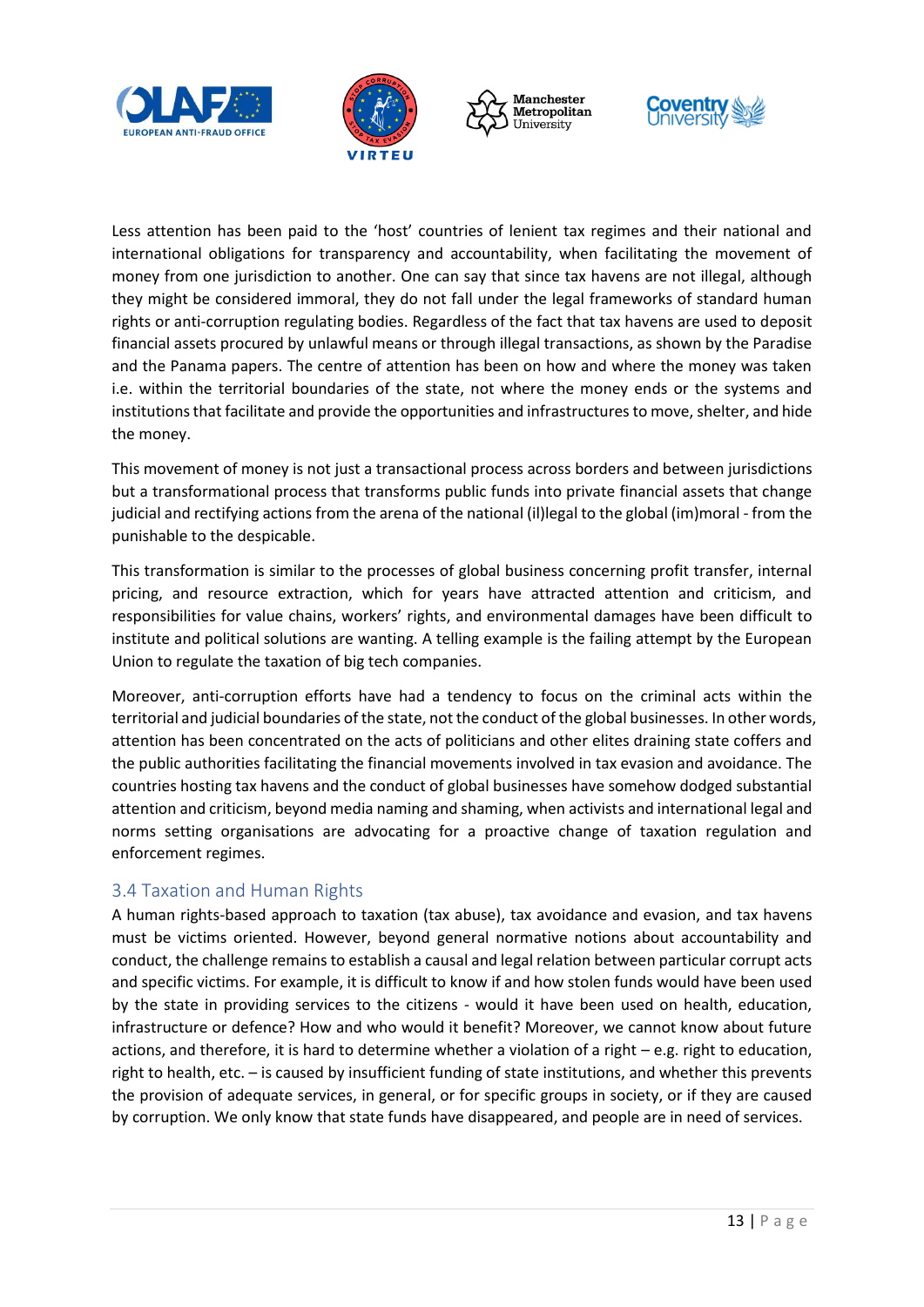







However, if we consider the State's positive obligations to engage in an activity to secure the effective enjoyment of fundamental rights, as opposed to the classical negative obligation to merely abstain from human rights violations, it might change the perspective on corruption and taxation.

What if the deposit of stolen funds, in a tax haven, could be seen as a violation of international human rights law because the funds could and should have been used to facilitate the enjoyment of human rights? Similarly, what if tax evasion of large global businesses could be seen as a violation of international human rights law because the funds could and should have been used to facilitate the enjoyment of human rights, in any of the taxable constituencies?

The businesses would be in breach of international human rights law and the states would be in breach of international human rights law, by not taxing the companies. This could change the conversation on taxation and the relationship between tax authorities and businesses on a global scale. It would introduce a new taxation regime with new forms of accountability and new measures of enforcement, both normatively and legally.

# <span id="page-14-0"></span>4. Exploring and illustrating the link between fiscal corruption and human rights violations

#### <span id="page-14-1"></span>4.1 Germany as one of the tax havens: the Fresenius Model

German companies are among the world's leading tax avoiders (CICTAR 2021). Fresenius is one of the largest multinationals in the country and even the world's fourth-largest healthcare company. In contrast to other multinationals, the company's income is mainly derived from government funding for public healthcare, which means it is funded by citizens' taxes. Fresenius is involved in several separate but still related industries (Netzwerk Steuergerechtigkeit 2020). Yet, due to its complex structure and not publicly available information, it is almost impossible to disentangle its global corporate structure and tax practices.

Fresenius is located in almost every known tax haven around the world such as Hong Kong, Singapore, the Cayman Islands, the British Virgin Islands, or Panama (Fresenius Medical Care 2021), and uses finance companies in the Netherlands, Ireland, Luxembourg, or Delaware to issue around €9 billion in debt traded in Luxembourg to finance global operations. Strong evidence exists that Fresenius uses all forms of transfer pricing to avoid taxes where profits are earned to shift profits and avoid higher corporate taxes such as in Germany and other countries (Netzwerk Steuergerechtigkeit 2020). Transfer pricing can appear on transactions that involve debt and finance, goods and services, and intangible property rights (e.g. intellectual property, patents, royalties). In the case of Fresenius, the company avoids its tax liability based on reporting high reports where corporate taxes are low. In particular, the global structure of Fresenius as well as other tax-dodging multinationals facilitates aggressive tax avoidance which withholds governments of funding that is needed to pay for healthcare.

In the German or US market, profits are often artificially reduced. According to the Fresenius fillings, its tax rate was only 18.2%, although the company generates its sales primarily in countries with a corporate tax rate of at least 30% (CICTAR 2021; Netzwerk Steuergerechtigkeit 2020). It is assumed that the German DAX 30 company Fresenius Medical Care has avoided paying taxes up to €2.9 billion globally through aggressive tax planning. Furthermore, €8 billion of the group's untaxed profits are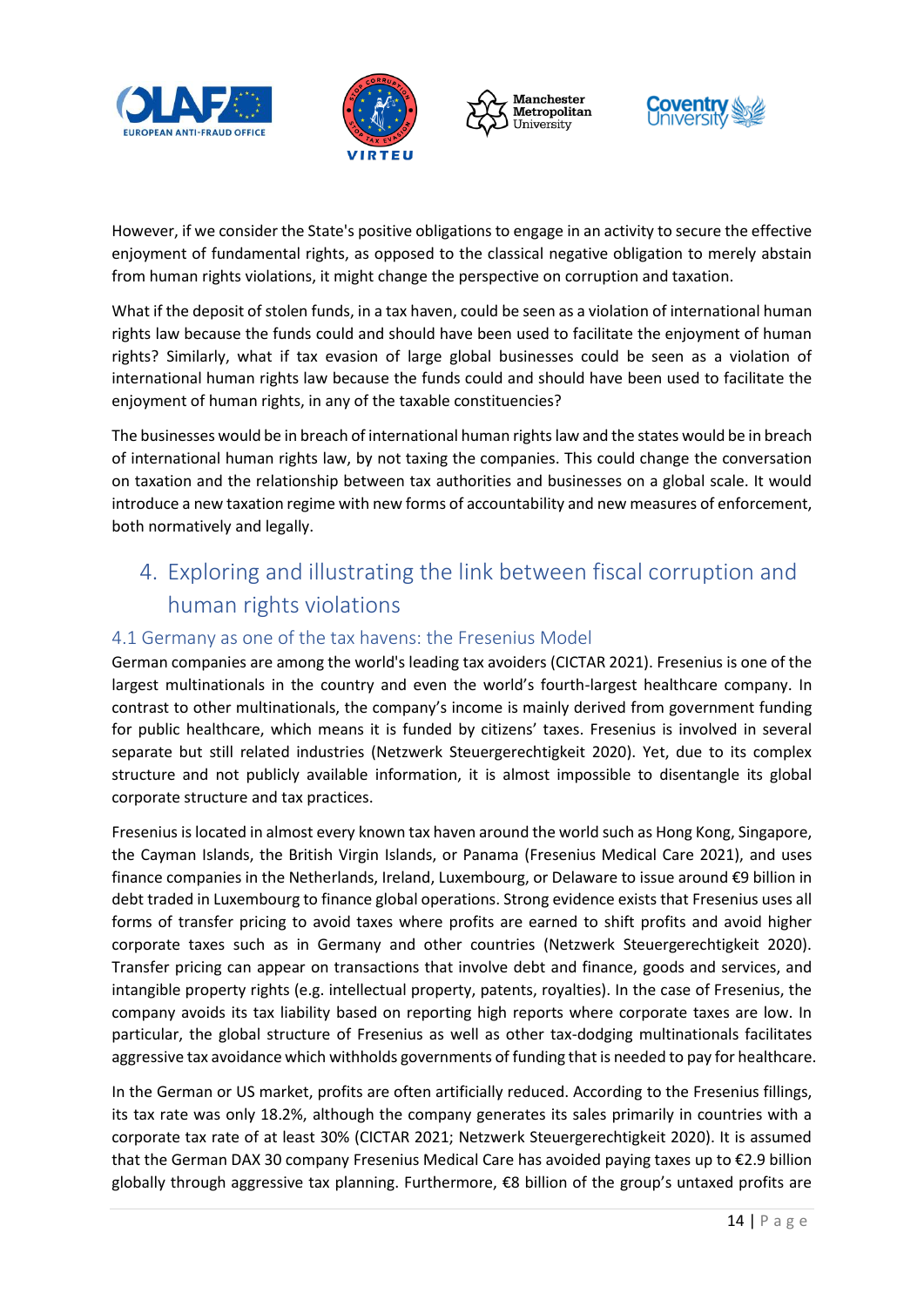







held in offshore accounts. Germany may lose more than any other EU country to European tax havens from transfer pricing and thereby financial resources that could be used for investments in education, health, or the protection of the environment.

Ver.di (Vereinte Dienstleistungsgewerkschaft), the union that is responsible for health services in Germany, often criticised these corrupt practises: "The community is being denied money that is urgently needed for investment, not least in the health sector", said Ver.di federal board member, Sylvie Buehler. "[These schemes] weaken governments' ability to invest in health research, which has proven to be fundamental in medical breakthroughs" (Netzwerk Steuergerechtigkeit 2020).

Fresenius and many other companies provide an example of why the outdated global tax system must move towards the unitary taxation of all multinational corporations. The current system is based on the "arm's length principle" in which multinationals insist that sales within the company are on market terms. These assertions of sales at "arm's length" are in many cases clearly fiction, but difficult for tax authorities to challenge under current laws. Still, multinational companies like Fresenius claim that all related party sales are at "arm's length." In their group tax policy it is explicitly written that "Intercompany transfer pricing policies are set in accordance with arm's length's principles following international standards, i.e., taxes have to be paid on profits according to where value is created (Fresenius Tax Policy 2021). Yet, it rather appears that multinational companies obtain favourable tax rulings.

In particular, these types of aggressive tax avoidance schemes have to be made illegal and multinationals must be prohibited from using transfer pricing schemes. Thus, governments must investigate possible reforms to increase transparency, accountability, restore confidence and make sure that companies meet their global tax obligations. They must make sure that they do not fund or support these sorts of tax-dodging companies and require greater transparency and compliance to ensure that laws are followed - it is required under the OECD Guidelines for multinationals to follow the (Spirit) of the law regarding taxation. Public contracts and government funding should not be given to companies that avoid their tax obligations or refuse to be transparent about their tax payments including party transactions and transfer pricing. Also, future contracts and funding should be denied.

One step would be for Fresenius to dissolve its subsidiaries in tax havens and implement the new Global Reporting Initiative (GRI) standards for reporting on tax transparency. The GRI has developed a reporting standard on tax transparency including public country by country reporting that requires reporting on economic activity including sales, employees, and assets. There are also discussions at the OECD about a global unitary taxation system.

More important, governments have to close tax loopholes and accept public country-by-country reporting; they have to change the outdated global tax system so that essential public services that fulfil human rights like health care and education can be adequately funded. In addition, the European Union has to continue to pressure its Member States to close loopholes that enable multinationals to legally avoid income tax payments where profits are generated (CICTAR 2021; Netzwerk Steuergerechtigkeit 2020).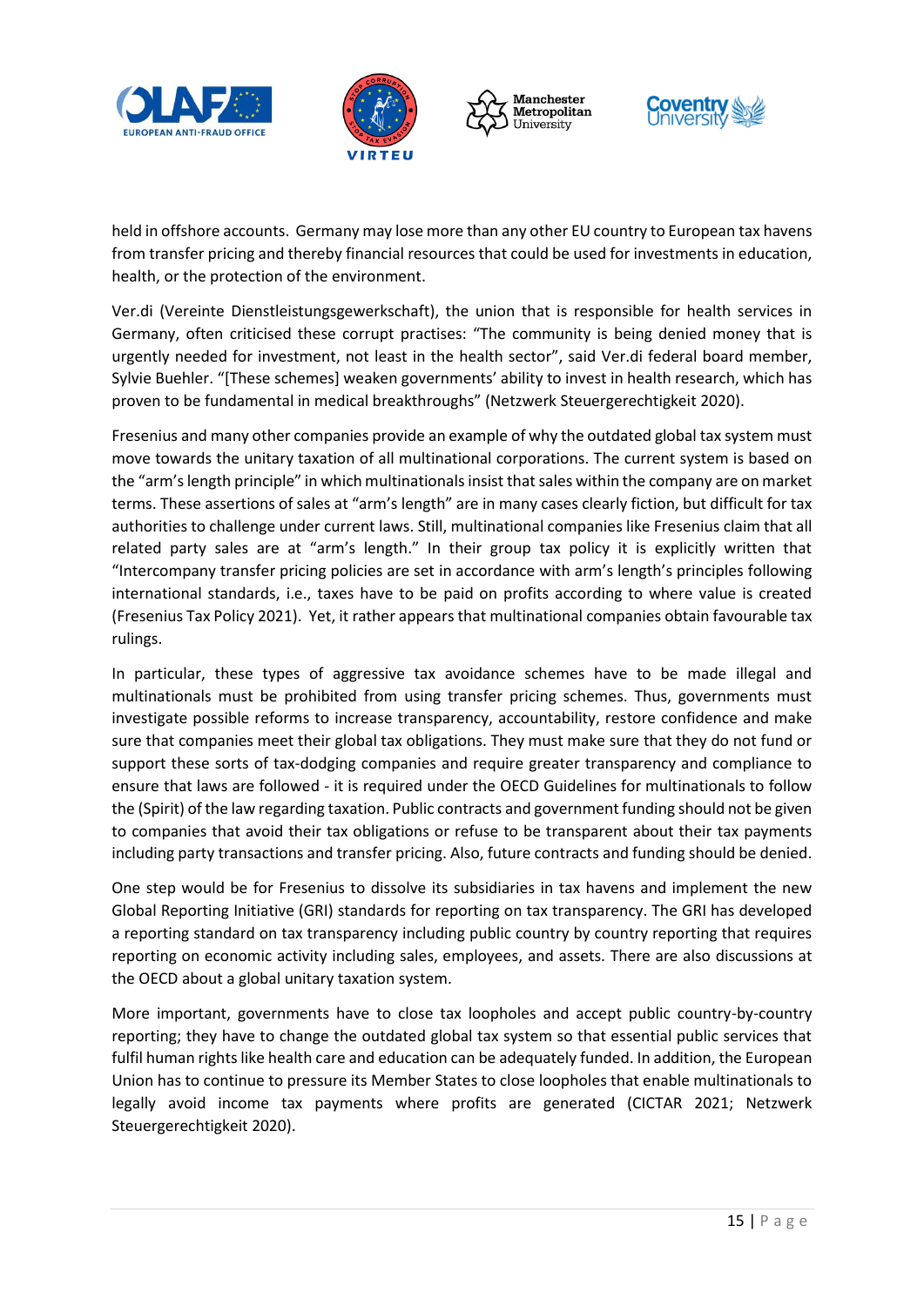







#### <span id="page-16-0"></span>4.2 Panama Papers: Secrecy Industry and Facilitators

In 2016, the International Consortium of Investigative Journalists and more than 100 media partners around the globe started to publish an investigation exposing a system of crime, corruption and financial wrongdoing including tax evasion and money laundering, hidden by secretive offshore companies. They exposed more than 11.5 million financial and legal records that belong to a Panamanian law firm and corporate service provider as well as related entities, Mossack Fonseca. During its forty years of existence, Mossack Fonseca created 214,000 shell companies. An anonymous whistleblower shared documents from the firm with the German newspaper Süddeutsche Zeitung. The leaked documents were analysed by the newspapers together with the International Consortium of Investigative Journalists (Süddeutsche Zeitung 2021).

The documents revealed that the firm registered most of these companies in other tax havens, in particular in the British Virgin Islands, making their real owners untraceable through public records. These offshore companies held accounts in European banks - a popular model in the financial secrecy industry, as more journalistic investigations have shown.

Yet, while offshore company formation is a legal business, leaked emails seen by the investigative journalists exposed how the company dealt with known criminals, backdated documents, and obscured evidence. A common claim by users of offshore companies is that they do so out of privacy concerns. Yet, as the Panama Papers and subsequent investigations have proven, these parallel structures all too often deliberately service the needs of those who wish to conceal conflicts of interest, pay bribes, avoid sanctions, cheating tax collectors, and launder money.

Behind the shell companies set up by Mossack Fonseca hid at least 140 politicians and public officials, including 12 government leaders, former at the time. Furthermore, there were also 33 individuals or companies that had been blacklisted and sanctioned by the US government for fraud, money laundering, trafficking, and terrorism.

The investigation also revealed possible links to the Brazilian engineering company Odebrecht. The partner at Mossack Fonseca, Ramon Fonseca, however, denied that his company had a connection to Odebrecht which bribed officials in Panama and other countries to obtain government contracts in the region between 2010 and 2014 (Garside 2017; see also US Department of Justice 2018).

The second leak of the Mossack Fonseca documents in August 2018 illustrated how much the company scrambled to cover up violations of beneficial ownership transparency rules in the immediate aftermath of the scandal. While the initial investigations into Mossack Fonseca by Panamanian authorities did not go far, in 2017 the firm's two founders were arrested in Panama in connection to the Lavo Jato corruption scandal, as part of an ongoing joint investigation with Brazilian prosecutors. In December 2018, the US authorities also charged four former employees of the firm. In 2018, Assistant Attorney General Benczkowski of the Justice Department's Criminal Division said: "Law firms, asset managers, and accountants play key roles enabling entry into the global financial system." "As alleged, these defendants went to extraordinary lengths to circumvent U.S. tax laws in order to maintain their wealth and the wealth of their clients," said Manhattan U.S. Attorney Berman. "For decades, the defendants, employees, and a client of global law firm Mossack Fonseca allegedly shuffled millions of dollars through offshore accounts and created shell companies to hide fortunes.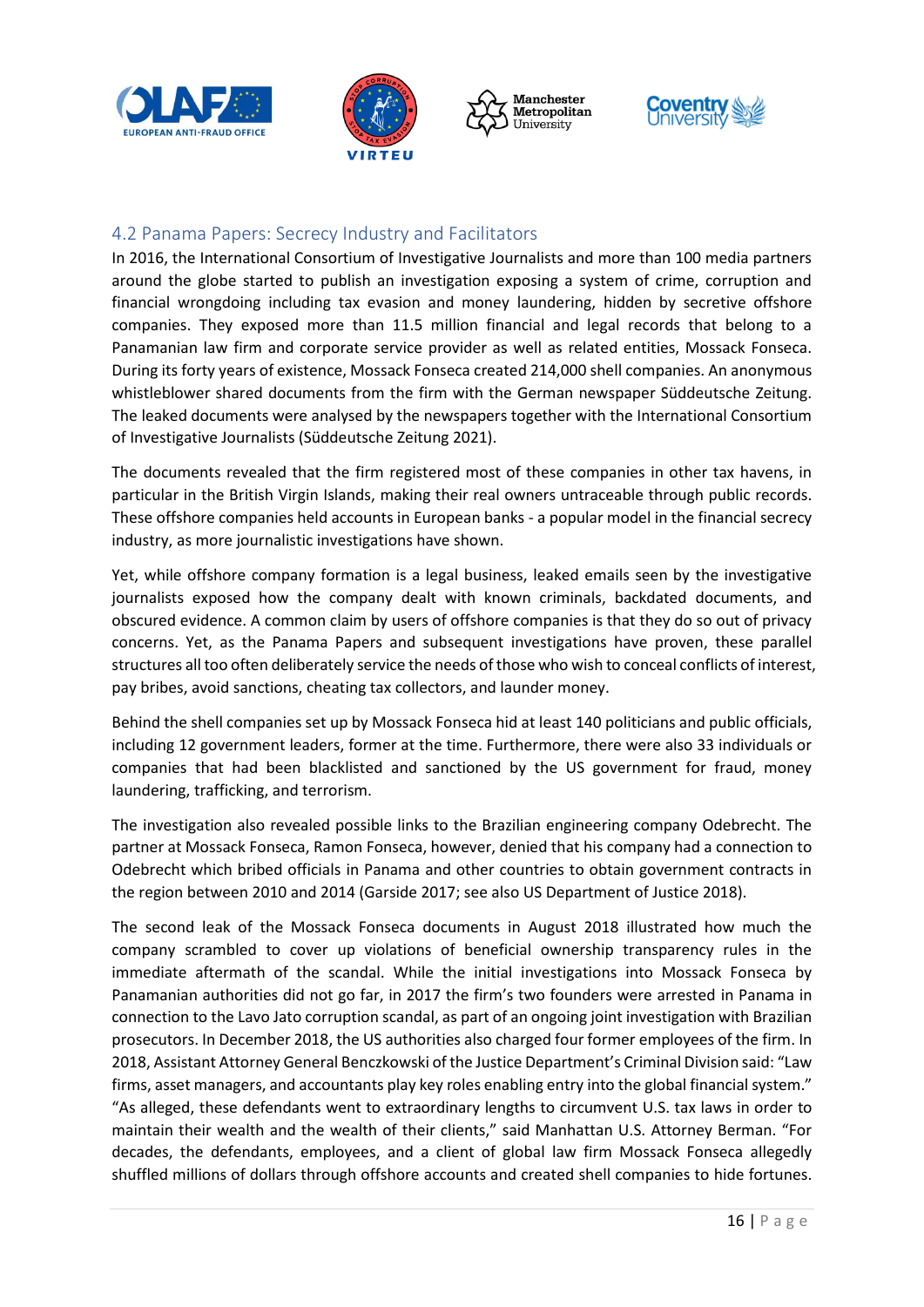







In fact, as alleged, they had a playbook to repatriate untaxed money into the U.S. banking system (US Department of Justice 2018).

European banks that move the money of companies set up by Mossack Fonseca, are also increasingly being held liable for violating national and international anti-money laundering rules. Germany's biggest bank, Deutsche Bank, which holds accounts of shell companies owned by the convicted former Prime Minister of Pakistan Nawaz Sharif and his daughter, was raided in November 2018.

Investigative reporters alleged that Swedbank may have misled US authorities in their Panama Papers investigation, which is likely to prompt another probe. The bank has come under fire after Swedish investigative journalists revealed it had in fact dealt with suspicious Danske Bank clients, contrary to what the bank had repeatedly claimed. These developments suggest that the full breadth of all crimes committed has yet to be revealed. As investigations into the Panama Papers continue across the world and more authorities examine the evidence contained in the Panama Papers. For now, twenty-three countries have already recovered at least US\$ 1.2 billion in taxes, heads of governments implicated in corruption or tax avoidance have resigned or faced prosecution and there have been investigations in at least 82 countries.

Although it is impossible to directly pinpoint what the recovered tax funds will be used for or have been used for in the taxable jurisdictions, be it, debt alleviation, health, education, energy, or defence, it nonetheless shows that states want to tax companies and is able to cooperate to reclaim missing taxes, across territorial boundaries and jurisdictions. It illustrates that the effects of tax evasion and avoidance have clear links to the capacity of the states to provide for their citizens. Furthermore, it shows the potential and possibilities of a human rights approach to taxation, if states can be seen as in breach of international human rights law, when they do not live up to their positive obligations of protection, either by not preventing tax evasion and avoidance or by hosting funds claimed through tax evasion and avoidance. Illicit appropriation of public funds is a violation of international human rights law because it inhibits the states to provide, protect, fulfil and enforce human rights for their citizens.

An analysis by Graves and Shabbir (2019) found that "16 countries or international bodies achieved at least one substantive reform related to the Panama Papers by March 2019." Still, the key government players in the offshore industry including the British Overseas Territories, Panama, and the United States have yet to reform their financial systems and close important loopholes that allow abuse.

In the wake of the Panama Papers revelations, 300 leading economists argued that tax havens serve no useful economic purpose and called for tax transparency in an open letter to governments preparing for the 2016 Anti-Corruption Summit in London (Dewast 2016). The Summit saw many highlevel commitments from more than 40 countries, including on beneficial ownership transparency, although some governments were repeating previous commitments made at other fora, including the G20 and the Financial Action Task Force. Yet, the pledge tracker of Transparency International UK shows that over half of those commitments still have to be implemented (TI Pledge Tracker 2022).

Similar to the German Fresenius model, the Panama Papers and many other fiscal corruption scandals have proven how strong the relationship between types of corruption and human rights violations can be, and how a positive obligations taxation regime as part of other governmental activities could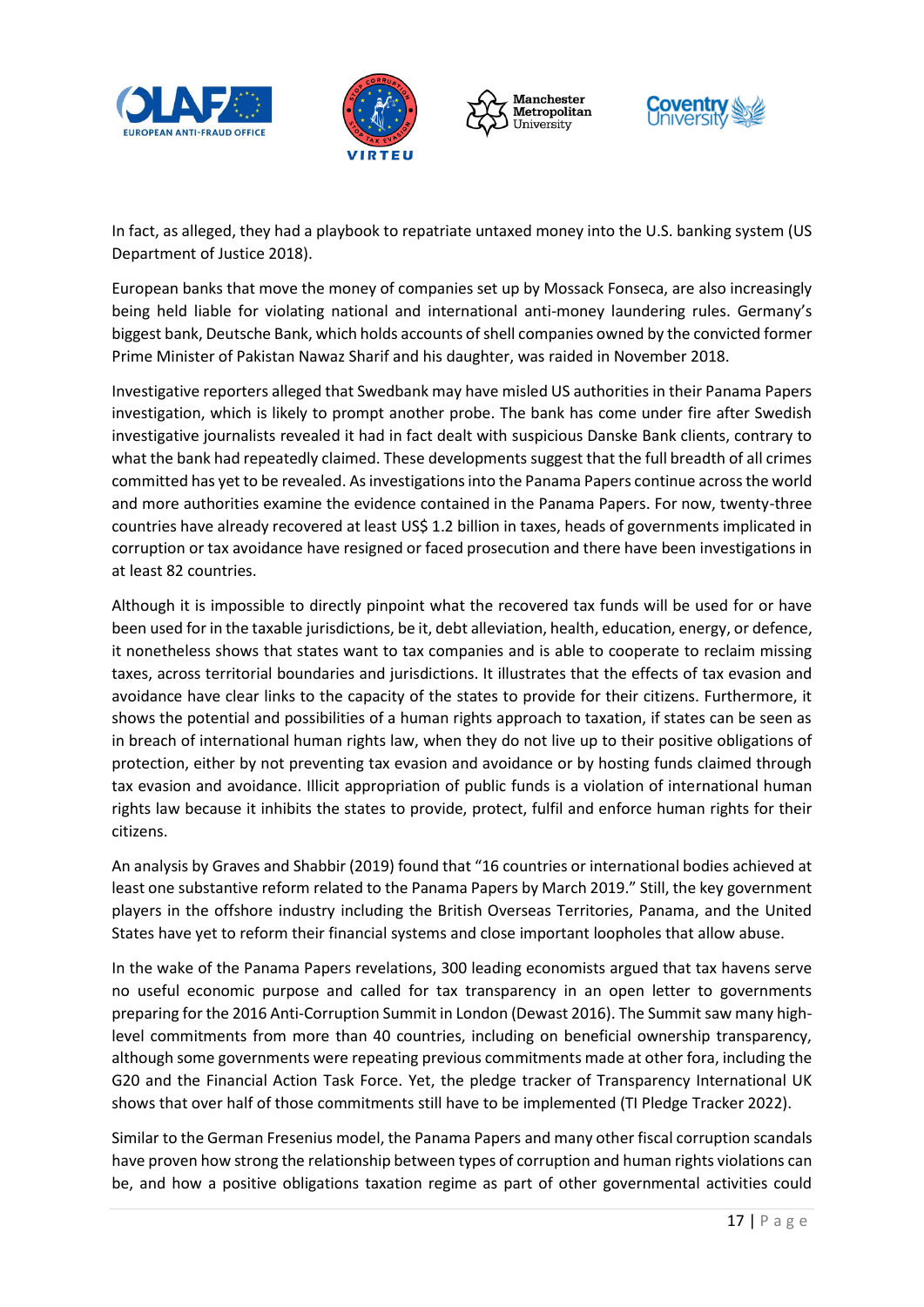







support anti-corruption efforts. Especially, governments have the capacity to push for a different approach to taxation, which includes a victims-oriented perspective on the effects of avoidance and evasion and ensures liabilities and responsibilities of states to abide by their obligations within human rights law. This obliges states to protect their citizens from crimes and violations and to respect the enjoyment of human rights in society. The Danske Bank Money Laundry scandal is an additional case that illustrates the connections between fiscal corruption, taxation, and human rights.

#### <span id="page-18-0"></span>4.3 The Danske Bank Money Laundry Scandal: sophisticated hidden bank networks

Danske Bank's money-laundering scandal is one of the largest money-laundering scandals in European history. It began in 2007 following the acquisition from Danske Bank of Finnish Sampo Bank, which also had an Estonian branch. Between 2007 and 2015 over €200bn of suspicious transactions originating from Russia and elsewhere flowed through its Estonian branch non-resident portfolio.

Danske Bank is the largest financial institution in Denmark with a focus on the Nordic region and a presence in eight countries. In 2021, the bank serviced some three million customers, mostly personal but also approximately 2300 business customers (Danske Bank 2022). Danske Bank is listed on the Nasdaq OMX Copenhagen stock exchange. In Denmark, it offers, in addition to banking services, life insurance, pension, mortgage credit, wealth management, real estate, and leasing services. It is licensed by the Financial Supervisory Authority in Denmark, which considers Danske Bank to be one of six systemically important financial institutions in Denmark - deemed essential to the financial system and 'too big to fail'.

In 2017, Danske Bank posted a total income of some DKK 44,4 billion and a 15 billion net profit. Over 93% of income was generated in the Nordic countries (Denmark, Sweden, Finland, and Norway). Another 4% of gross income was generated in the UK (Northern Ireland). The Baltic branches (i.e., Estonia, Latvia, and Lithuania) contributed only 0.5% of gross income (Danske Bank 2018).

In November 2006, Danske Bank announced its acquisition of Finnish-based Sampo Bank which was completed in February 2007. It included SampoBank's subsidiary in Estonia named Sampo Pank. Since the 1990s, Sampo Pank has had a portfolio of non-resident customers.

Sampo Pank originated in two Estonian banking entities established in 1992, in the immediate aftermath of the collapse of the Soviet Union, namely Eesti Forekspank and Eesti Investeerimispank. At the time, there were strong economic ties between Estonia and the Russian Federation. The Eesti Forekspank developed a significant client base of retail and corporate customers from Russia, with a focus on cross-border payments and foreign exchange transactions involving the conversion of currencies. As a result, the Estonian branch had built up a sizable portfolio of customers who resided outside Estonia, the so-called 'Non-Resident Portfolio'. This portfolio, which over time numbered roughly some 10,000 firms and individuals, was dominated by customers from "the Russian Federation and the larger Commonwealth of Independent States ("CIS"), including countries such as Azerbaijan and Ukraine" (Bruun and Hjejle 2018, FSA 2018).

A year after the acquisition from Danske Bank, Sampo Pank in 2008 turned into a branch of Danske Bank. It changed its name to Danske Bank in November 2012. However, the Estonian branch remained under its own management and largely independent from operations in Danske's headquarters in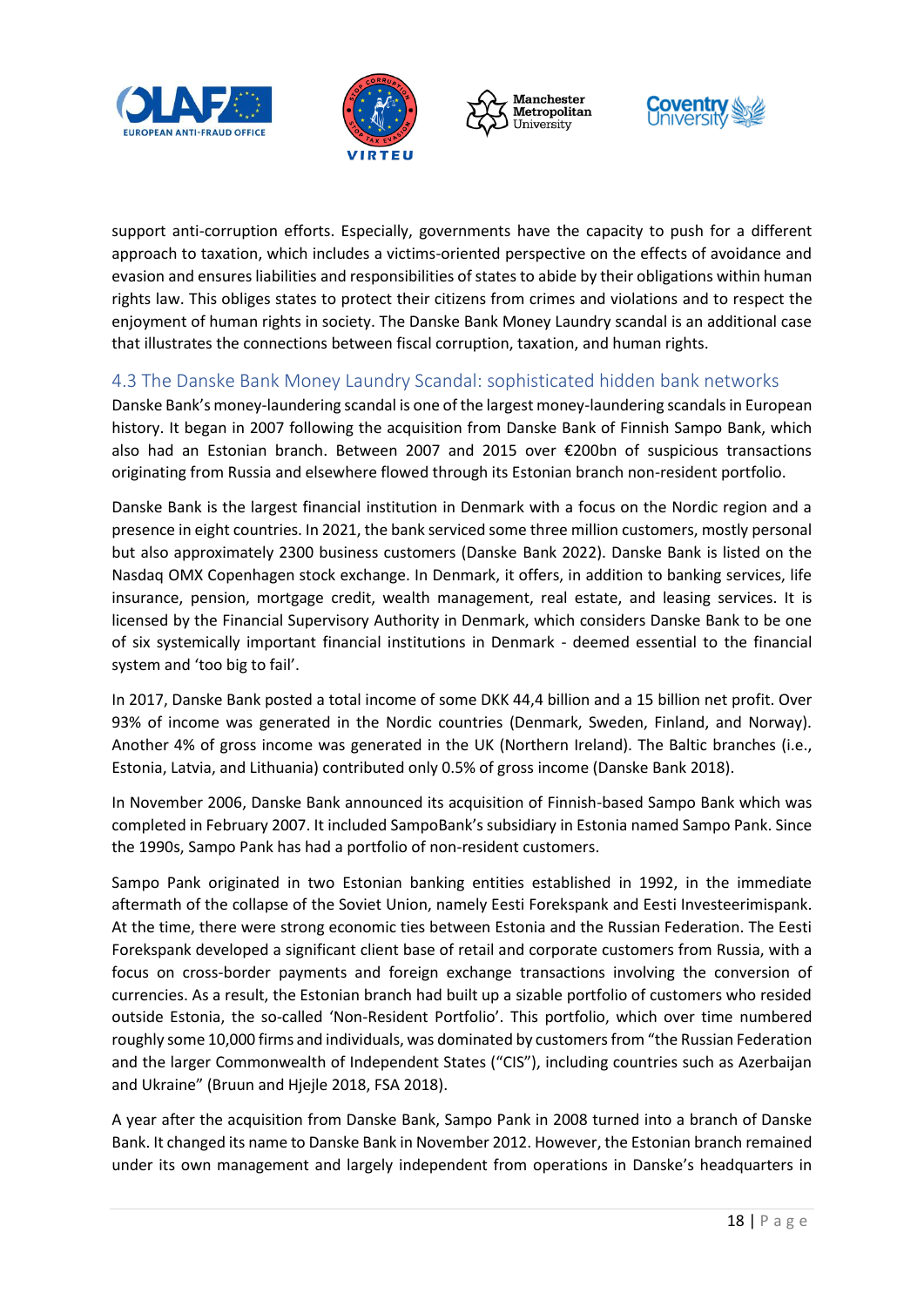







Copenhagen (Danske Bank 2018). In 2008, Danske Bank's plans to migrate the Baltic branches onto the Danske's main IT platform were abandoned on the grounds of cost, based on experiences from Finland, and those branches' AML checks suffered as a result (Milne and Winter). Control from Copenhagen was further impaired by most of the documents at the Estonian branch being written in Estonian or Russian language, a practice the branch sustained until its closure (FSA 2018).

Organisationally, the Non-Resident Portfolio, consisting of some 3000 to 4000 customers at any one time, was managed by a separate unit, called the International Banking Division (IBD). Until the end of 2015, when it was closed and the Non-Resident Portfolio terminated, this division held a significant share of this overseas business in the local banking system.

After the Danish newspaper Berlingske in 2017, investigated and published a series of articles on the bank's facilitating role in investing, hiding, or converting the proceeds of crimes in an organized manner within the Non-Resident Portfolio, the board of Danske Bank initiated an inquiry after consistent public and regulatory pressure on the banks alleged involvement in Russian money laundering schemes in (Lund et al. 2019).

In September 2018, the board released a report on the 'Non-Resident Portfolio at Danske Bank's Estonian branch', undertaken by an independent legal firm, Bruun & Hjejle. The report concluded that, for a period between 2007 and 2015, some 7.5 million payment transactions involving around 10,000 'non-resident' customers that had been handled through the bank should have been deemed 'suspicious', according to the bank's Anti-Money Laundering (AML) procedures. The report estimated that these transactions involved some EUR 200 billion in value.

On receiving such an adverse report, the board estimated the bank's gross income from these suspicious pavements totaled some DKK 1.5 (EUR 0.2) billion and this was to; "(…)be donated to an independent foundation supporting initiatives to combat international financial crime" (Danske Bank 2018). This altruistic statement has not materialized into concrete measures and the foundation has so far - not been established.

Estonia's general prosecutor, the Danish Public Prosecutor for Serious Economic and International Crime (SØIK), the Danish FSA, and the U.S. Department of Justice, all launched investigations into the Estonian branch's involvement in money laundering. The Bank concluded its own internal investigations into the case in February 2021. CEO Thomas Borgen and Chairman of the Board of Directors Ole Anderson resigned, and Estonian prosecutors detained ten former employees at the Tallinn branch on the basis of knowingly enabling money laundering with Russian, Georgian and Azerbaijani customers.

The cases are ongoing, and the results of the legal proceedings are yet to be known. However, despite this being a clear-cut case of money laundering of finances coming out of Russia, we still don't know where the money originated – was it direct illegal earnings from criminal activities, and/or state resources and/or tax avoidance? The legal proceedings in Denmark, Estonia, the US, and the UK, focus on the criminal offences of the bank staff and their private customers, so far not on the possible missing taxes of the host countries of the financial transactions. In other words, the potential missing tax income will not and cannot be established based on the current legal proceedings, although criminal liabilities and offences are under judicial process in Estonia (Søltoft and Lund 2022).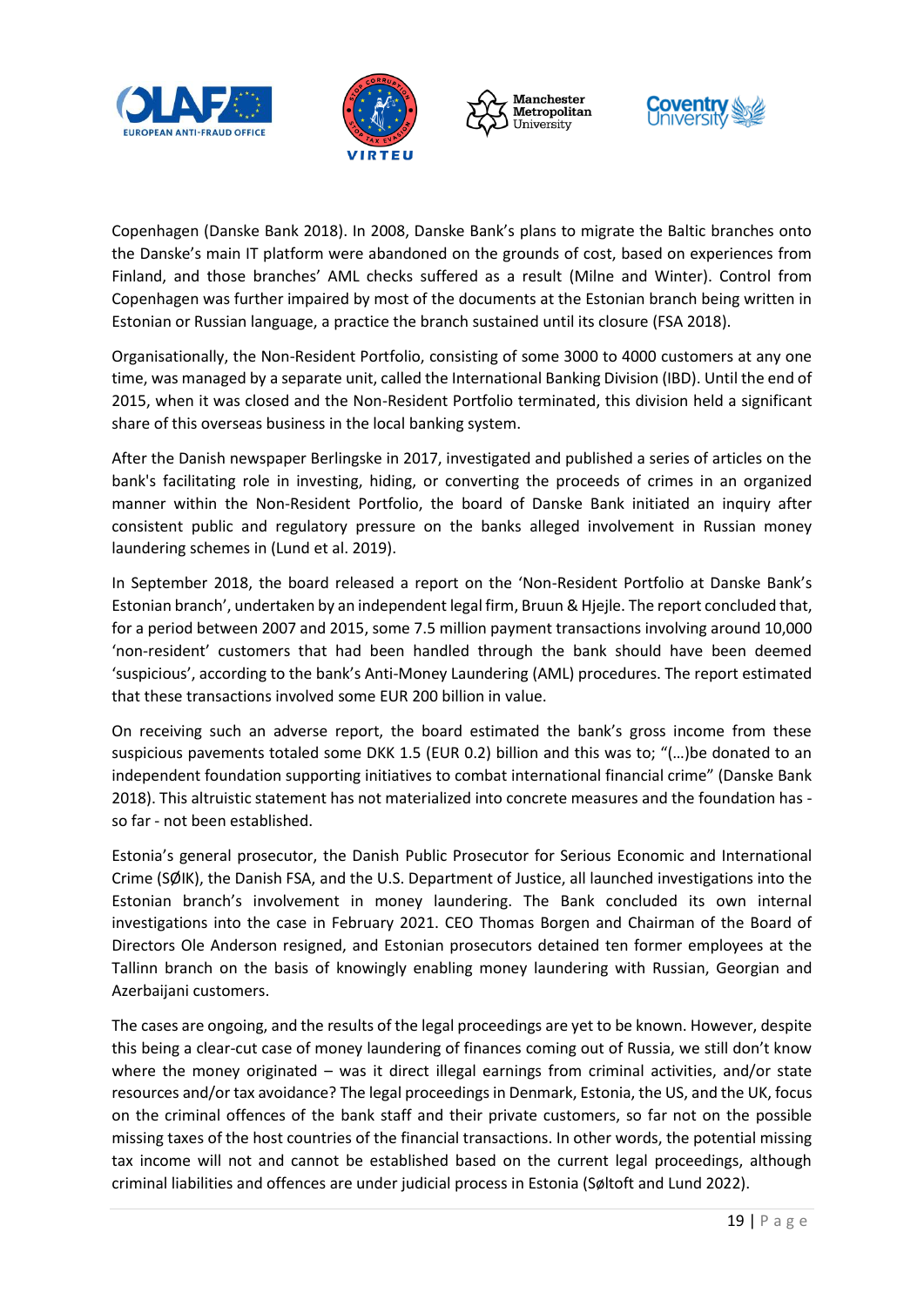







Although the bank has issued a public statement it will donate the earnings of the illegal transactions to a philanthropic foundation, it has not materialized into any concrete measures. If liabilities were different and thus included positive obligations to ensure the enjoyment of human rights, then money laundering and facilitation of money laundering could be seen as breaches of international human rights standards, and change the obligations and levels of accountability of monitoring bodies, both domestically and internationally, when concerning financial transactions across borders. Consequently, the national monitoring mechanisms inaction or insufficient actions to prevent the money laundering through the bank would be in breach of international human rights law, herein the positive obligations to ensure, protect and fulfil the rights of the citizens of all the countries involved.

In other words, not just Denmark and Estonia would be liable, being the host countries of the bank facilitating the illegal money transfers but also the countries where the money originated, be it, Russia, Azerbaijan, etc., and the recipient countries where the money ended, such as the tax havens of Seychelles and Panama. Recent Estonian investigations have shown that some of the money coming through the Danske Banks Estonian branch, came from previous illegal activities in the US, Iran, and Switzerland (Søltoft and Lund 2022), not just Russia, Azerbaijan, and Georgia, as the initial investigations found.

Hence, applying a human rights perspective to money laundering as well as tax evasion and avoidance potentially extends the legal liabilities to encompass state parties under international human rights law, not just the criminal liabilities of the involved companies and individuals facilitating illegal and/or illicit financial activities. In effect, it could expand the responsibilities of the financial monitoring bodies in the host countries, in this case, Denmark and Estonia, to cover human rights law and the embedded obligations. Thereby they would be liable for breaches, which denied the full enjoyment of the citizens' rights, because they did not ensure the proper conduct of the companies due to the lack or absence of effective and adequate taxation, both in the originating country and in the facilitating country of the financial transactions.

This would mean that state parties also would be liable for any transgression of international human rights law. This would change the role of the states in financial transborder crimes; from a role of monitoring and prosecuting authority to a liable party with specific responsibilities and obligations as stated in international conventions.

The case of Danske Bank exposes the interlinked responsibilities and obligations between the financial sector and the state. It shows that a human rights perspective, not just illuminates how appropriate and suitable taxation can advance the enjoyment of rights but also can be used to analyse how fiscal corruption undermines the state's ability to claim revenue, allocate resources and provide services. It shows the blurry boundaries between money laundering and tax abuse, and the liabilities of the companies and states facilitating and hosting the financial transactions. As such, it illustrates and underscores that fiscal corruption is not a victimless crime.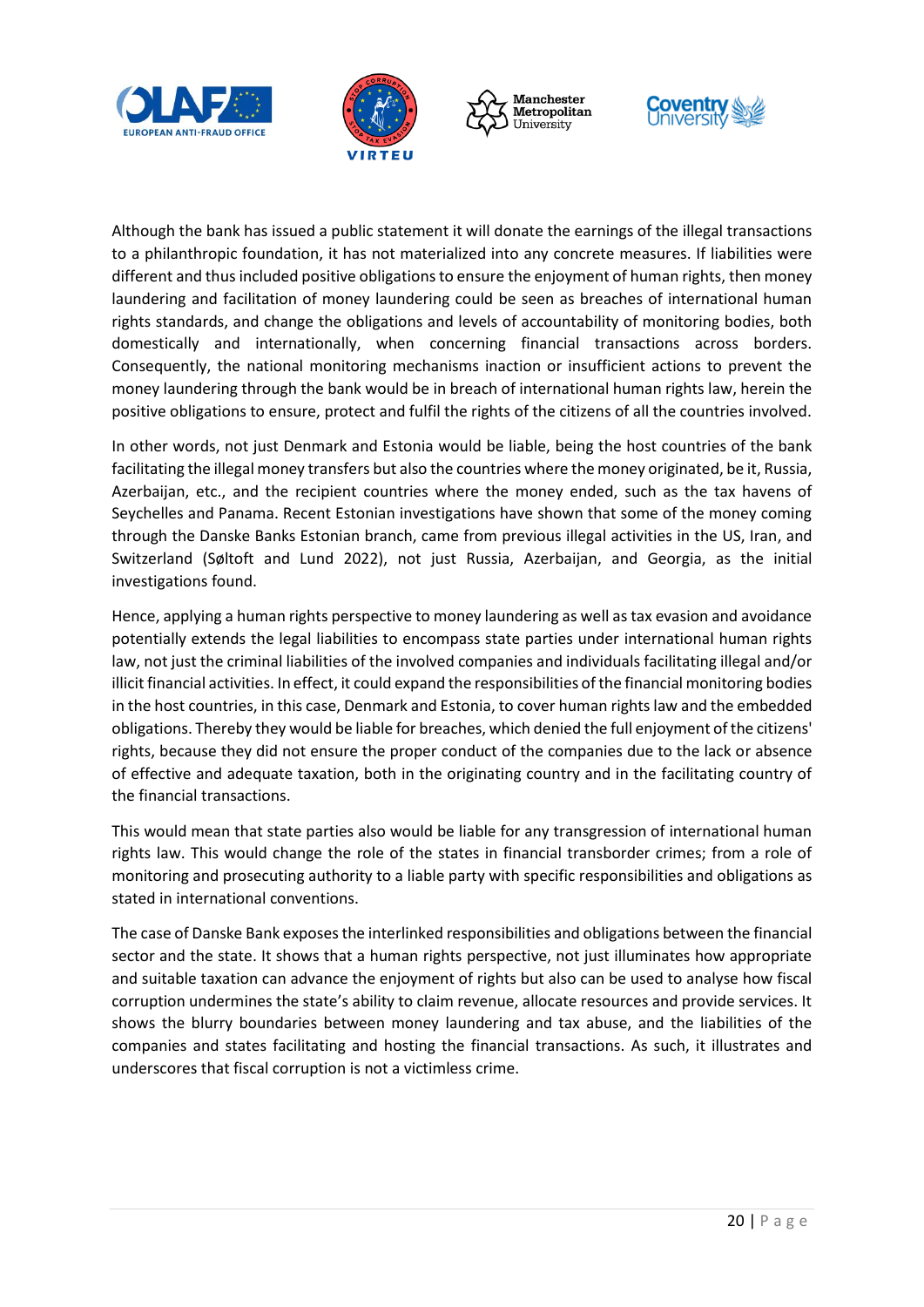







# <span id="page-21-0"></span>5. Conclusion

Corruption - in the form of tax evasion and avoidance - and transgressions of human rights are two sides of the same coin. Human rights violations can be the outcome of acts of corruption, and corruption cannot occur without violating human rights. This conclusion is clearly found in most Western countries where governments are corrupted and the standards of human rights, stipulated in international treaties and conventions, are ignored or disregarded. Consequently, to establish that corruption leads to human rights violations, it is important to determine when human rights are violated by acts of corruption and how acts of corruption and human rights violations are linked. This case illustrates how to approach and analyse fiscal corruption as a violation of human rights.

The existence of corruption is the result of interactions between public and private interests and is a matter of opportunity and an issue of morality. That is why the state interferes in these interactional processes and relations, in order to create disadvantages and preventive measures to inhibit corrupt practices, disincentivise motivations, and uproot environments conducive to corrupt behaviours (Klitgaard et al. 2000; Ferreira and Morosini 2013). Yet, need motivated corruption often also exists, alongside and within the same environments of tax corruption, especially in countries marked by widespread corruption in society. It, thus, indicates the difficulties of developing adequate and relevant policies and measures that address the many consequences of those illicit practices, across institutions, sectors, and society.

In this paper, we have shown how we can approach and analyse the ways in which fiscal corruption undermines the state's ability and capacity to promote, protect and enforce the enjoyment of human rights and lead to the violation of fundamental human rights. It is an approach that relies on a victimoriented approach, in order to explore and investigate how fiscal corruption as tax evasion and money laundering affects states' ability and capacity to ensure the rights of their citizens.

However, there is a long way to go before we can trust that governments and international authorities are effectively detecting and preventing cross-border corruption and financial crime. Local and international civil society, including NGOs such as Transparency International (2018), are helping advance much-needed reforms. Therefore, citizens on the ground have an ever-important role in demanding that governments adopt and enforce laws that would prevent such abuse from happening. For these processes to be effective we need taxpayer education (OECD 2021). Only with the widespread consensus in our societies will these efforts translate into a long-term change in attitudes and behaviours, and institutional practices.

The disclosure of the Luvleaks, Panama, Pandora, or Paradise papers has shown the important role of whistleblowers who reveal corporate wrongdoing and contributed to the development and subsequent implementation of the EU directive on whistleblower protection, agreed in 2019.

Furthermore, the UNCAC Coalition (2021) in a statement to the CoSP plenary in Egypt on 16 December 2021, emphasised that States need to step up their efforts to prevent corruption globally and to implement the commitments made under the UNCAC and the UNGASS Political Declaration. They highlight several areas that are also relevant for the limitation of fiscal corruption and need action. They include: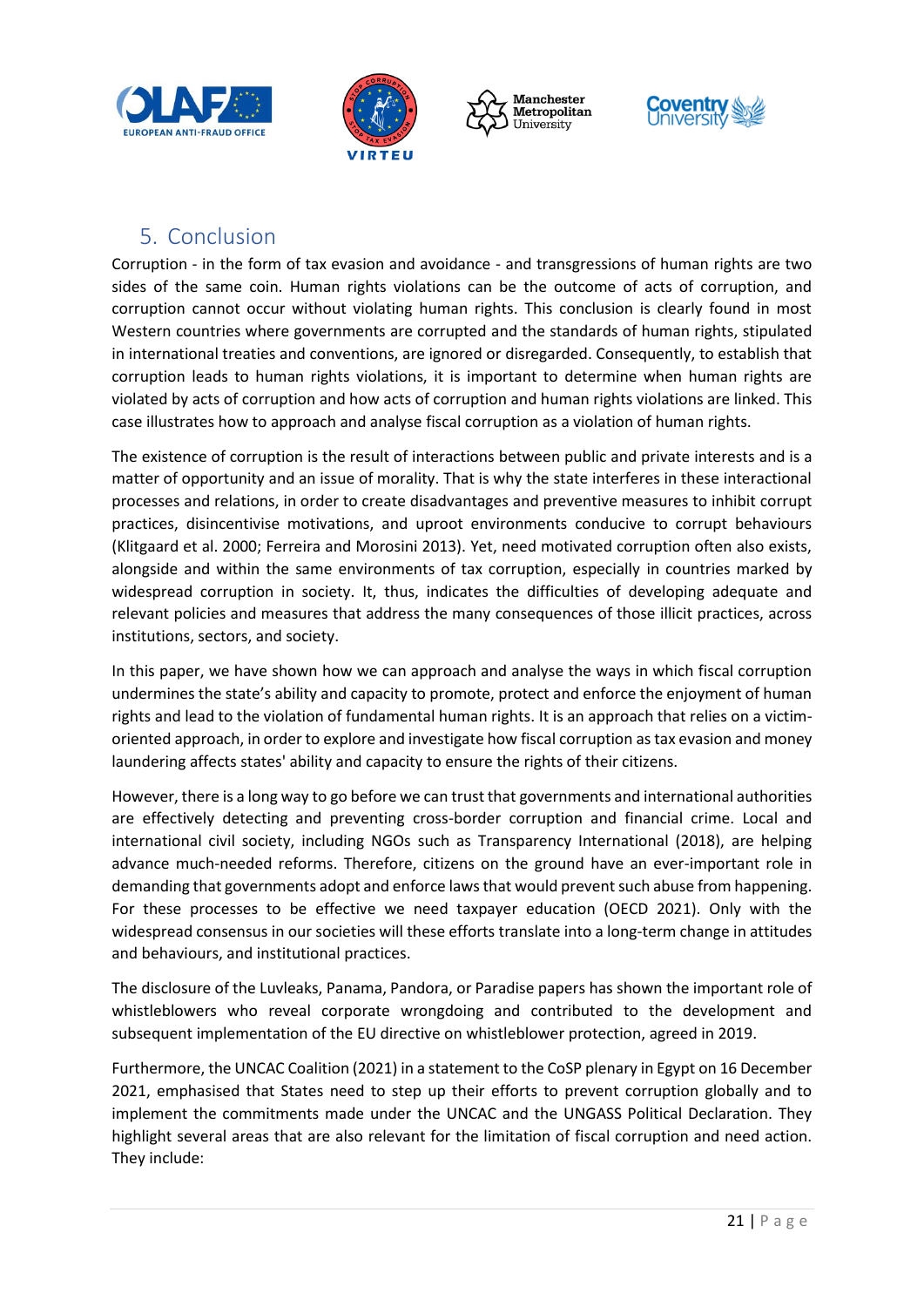







(1) Transparency of company ownership: The journalistic reporting around the Pandora Papers has once again highlighted the role of obscure shell companies in facilitating corruption and money laundering. States Parties should ensure that information on companies, including their directors, direct owners and beneficial owners, is made freely and publicly accessible online to ensure that everybody can track who owns and controls companies and use this information to identify possible corruption risks. This information needs to be available to the public.

(2) Advancing open contracting: Procurement remains the governments' number one corruption risk. Governments should ensure full transparency of public procurement and public contracting, including privatizations, and the award of subsidies, grants, concessions, and licenses, by publishing all documents and data online in easily accessible and standardized formats.

(3) Access to Information: More than 130 States have adopted access to information legislation, an important tool to prevent corruption. However, citizens' right to access information is often not respected in practice. States should ensure effective access to information, including by establishing and strengthening independent Information Commissioners or Commissions overseeing the implementation of legislation, and by publishing documents and information of public interest online by default.

(4) Asset declarations: A powerful tool to hold public officials to account are comprehensive annual declarations of their interests, income, and assets. States should ensure that declaration requirements are put in place and that this information is independently verified; that non-compliance is sanctioned and that the information is published in easily accessible formats to ensure public accountability.

(5) Independence of anti-corruption bodies: In several countries, the political independence of anticorruption bodies is under threat, and the work of anti-corruption bodies is limited by inadequate resources and mandates. States should take action to uphold their UNCAC commitments and strengthen the capacity and independence of State bodies involved in preventing corruption.

(6) Inclusion of civil society: Corruption prevention measures should be developed, implemented, reviewed, and strengthened in an inclusive manner. States need to ensure that civil society is able to participate in the development of anti-corruption strategies, action plans, and measures, in line with UNCAC provisions.

(7) an enabling environment for civil society and journalists is essential for the prevention of corruption. In many countries, attacks against civil society representatives, journalists, and whistleblowers are undertaken. States need to step up their efforts to protect and defend freedom of speech and assembly, as well as ensure that those who report on and uncover corruption can do so safely without fear of retaliation.

In addition, states should increase their efforts not just to implement measures to prevent and inhibit corrupt practices within their territories and jurisdictions but also

(8) emphasise their scrutiny of national companies in their international dealings and financial transactions. Paying special attention to the companies and businesses that play a facilitating role in these global transactions. For example, linking capital from third countries to tax havens. Not just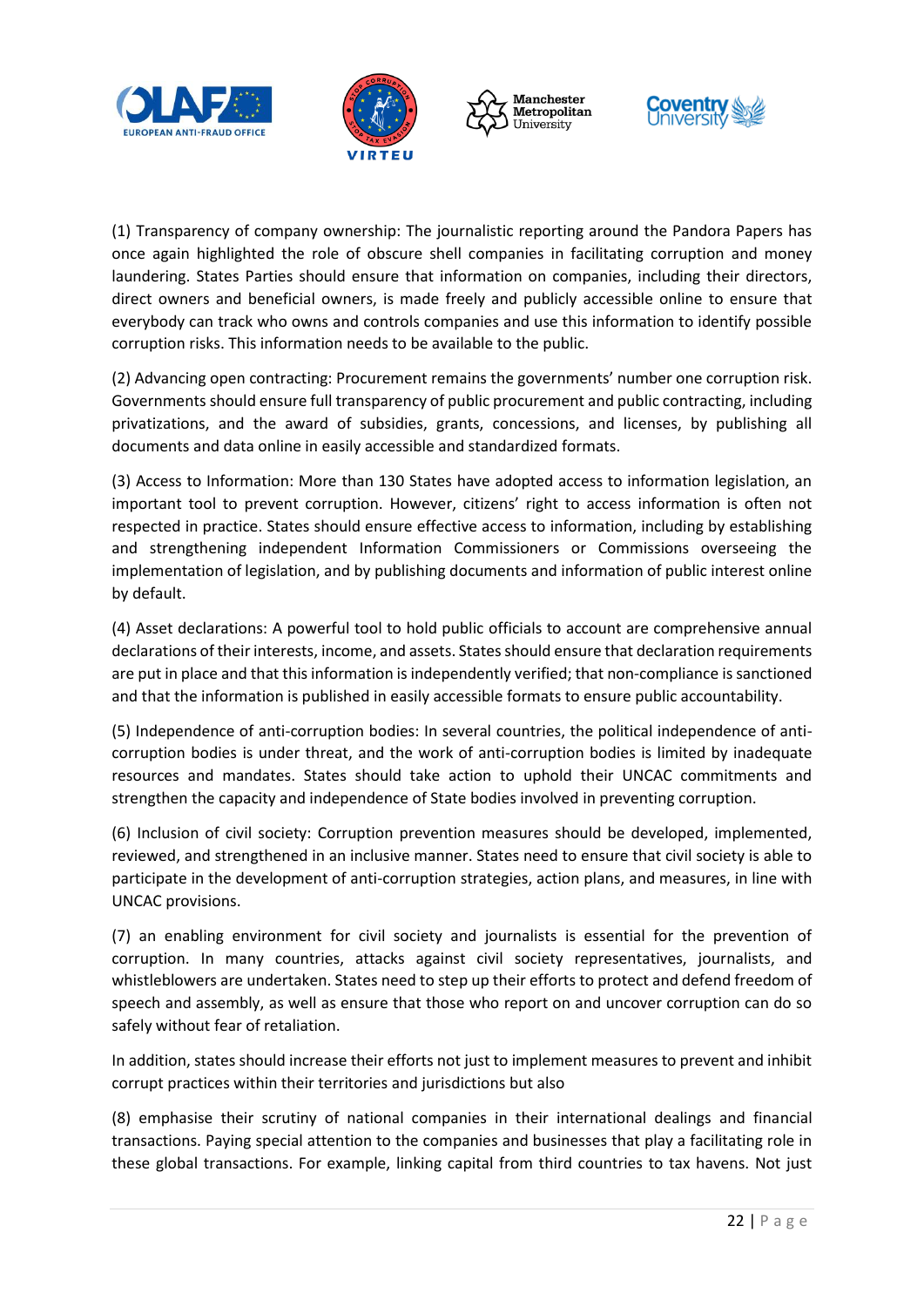







looking at the criminal aspects of such dealings but also including a human rights perspective with a focus on the positive rights to ensure the enjoyment of human rights, including citizens' access to basic services provided through proper, adequate, and lawful taxation.

Consequently, the states should work to realise the establishment of tax abuse as a violation of human rights. This includes legal liabilities for involvement in the facilitating of transactions and hosting of financial resources which avoid or evade proper and accurate taxation, for example, expert advisory companies and state-created tax havens. Finally, it needs to be ensured that taxes are paid, and revenues are used to the benefit of the population (UNCAC Coalition 2021). Therefore, a human rights perspective can promote proper and correct taxation and allocation of resources.

## <span id="page-23-0"></span>6. References

- Alatas, S. H. (1990). Corruption: its Nature, Causes and Consequences. Aldershot. Avebury.
- Alston P. and Reisch N. (eds) (2019). Tax, Inequality and Human Rights. Oxford University Press.
- Andersen, M. K. (2018). Why Corruption Matters in Human Rights. Journal of Human Rights Practice 10(1). 179-190.
- Andersen, M. K. (2020). The Nexus of Corruption and Human rights. Journal of Diplomacy and International Relations. Volume XXI (2), 128-139.
- Banerjee, R., Boly, A. and Gillanders, R.. (2022). Anti-tax evasion, anti-corruption and public good provision: An experimental analysis of policy spillovers. Journal of Economic Behavior & Organization 197, 179-194.
- Bauhr, M. (2017). Need or Greed? Conditions for Collective Action against Corruption. Governance 30(4), 561-581.
- Lund, M, Bendtsen, S. and Jung, E. (2019). Beskidte milliarder: Da Danske Bank blev centrum i verdens største hvidvasksag. Gyldendal Erhverv.
- Barkhouse, A., Hoyland, H. and Limon, M. (2018). Corruption: a human rights impact assessment. Universal Rights Group and Kroll.
- Bruun og Hjejle (2018). Report on the Non-Resident Portfolio at Danske Bank's Estonian branch. [https://danskebank.com/-/media/danske-bank-com/file-cloud/2018/9/report-on](https://danskebank.com/-/media/danske-bank-com/file-cloud/2018/9/report-on-the-non-resident-portfolio-at-danske-banks-estonian-branch.pdf?rev=56b16dfddae94480bb8cdcaebeaddc9b&hash=B7D825F2639326A3BBBC7D524C5E341E)[the-non-resident-portfolio-at-danske-banks-estonian](https://danskebank.com/-/media/danske-bank-com/file-cloud/2018/9/report-on-the-non-resident-portfolio-at-danske-banks-estonian-branch.pdf?rev=56b16dfddae94480bb8cdcaebeaddc9b&hash=B7D825F2639326A3BBBC7D524C5E341E)[branch.pdf?rev=56b16dfddae94480bb8cdcaebeaddc9b&hash=B7D825F2639326A3BBBC7D5](https://danskebank.com/-/media/danske-bank-com/file-cloud/2018/9/report-on-the-non-resident-portfolio-at-danske-banks-estonian-branch.pdf?rev=56b16dfddae94480bb8cdcaebeaddc9b&hash=B7D825F2639326A3BBBC7D524C5E341E) [24C5E341E,](https://danskebank.com/-/media/danske-bank-com/file-cloud/2018/9/report-on-the-non-resident-portfolio-at-danske-banks-estonian-branch.pdf?rev=56b16dfddae94480bb8cdcaebeaddc9b&hash=B7D825F2639326A3BBBC7D524C5E341E) Accessed on March 19, 2022.
- Bicknell, C. (2017). 'A Hydra in Detention Settings: A Context-Based Inquiry of Corruption's Many Heads. Human Rights Law Review 17, 1-31.
- Boersma, M. (2012). Corruption: A Violation of Human Rights and a Crime under International Law? School of Human Rights Research Series 56. Cambridge, UK: Intersentia.
- Danish Financial Supervisory Authority (Finanstilsynet) (FSA) (2018). Memorandum: Danske Bank's management and governance in relation to the AML case at the Estonian branch. [https://danskebank.com/-/media/danske-bank-com/pdf/investor-relations/fsa](https://danskebank.com/-/media/danske-bank-com/pdf/investor-relations/fsa-statements/fsa-decision-re-danske-bank-3-may-2018.pdf?rev=47d2a3f36ea54a27a4a06315617e48e3&hash=6FF0797DF9CCBCD211BD1D0578406123)[statements/fsa-decision-re-danske-bank-3-may-](https://danskebank.com/-/media/danske-bank-com/pdf/investor-relations/fsa-statements/fsa-decision-re-danske-bank-3-may-2018.pdf?rev=47d2a3f36ea54a27a4a06315617e48e3&hash=6FF0797DF9CCBCD211BD1D0578406123)[2018.pdf?rev=47d2a3f36ea54a27a4a06315617e48e3&hash=6FF0797DF9CCBCD211BD1D05](https://danskebank.com/-/media/danske-bank-com/pdf/investor-relations/fsa-statements/fsa-decision-re-danske-bank-3-may-2018.pdf?rev=47d2a3f36ea54a27a4a06315617e48e3&hash=6FF0797DF9CCBCD211BD1D0578406123) [78406123,](https://danskebank.com/-/media/danske-bank-com/pdf/investor-relations/fsa-statements/fsa-decision-re-danske-bank-3-may-2018.pdf?rev=47d2a3f36ea54a27a4a06315617e48e3&hash=6FF0797DF9CCBCD211BD1D0578406123) Accessed on March 19, 2022.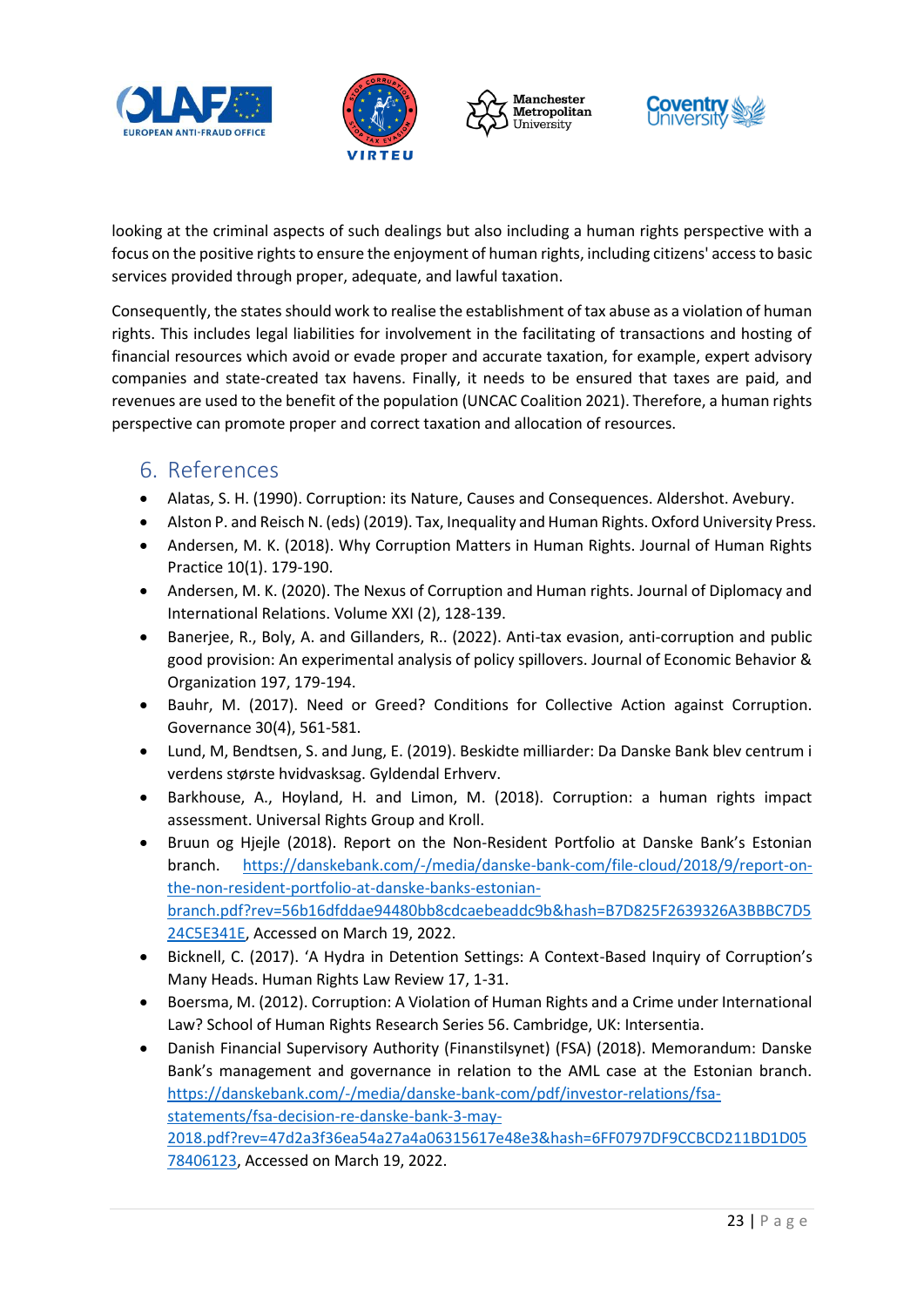







- Bridi, A. (2010). Corruption in tax administration. Bergen: U4 Anti-Corruption Resource Centre, Chr. Michelsen Institute (U4 Helpdesk Answer).
- Casanova, C. (2008). Tax evasion and corruption: a comparative analysis. [https://www.academia.edu/16069545/tax\\_evasion\\_and\\_corruption\\_a\\_comparative\\_analysi](https://www.academia.edu/16069545/tax_evasion_and_corruption_a_comparative_analysis?email_work_card=thumbnail) [s?email\\_work\\_card=thumbnail,](https://www.academia.edu/16069545/tax_evasion_and_corruption_a_comparative_analysis?email_work_card=thumbnail) Accessed on March 19, 2022
- Cheeseman, N. and Peiffer, C. (2020). Why efforts to fight corruption hurt democracy: Lessons from a survey experiment in Nigeria. Working Paper 027.
- CICTAR (2021). Corporate Tax Accountability, https://cictar.org/research/, Accessed on March 19, 2022
- Danske Bank Annual Report 2022. [https://danskebank.com/news-and-insights/news](https://danskebank.com/news-and-insights/news-archive/company-announcements/2022/ca03022022a)[archive/company-announcements/2022/ca03022022a,](https://danskebank.com/news-and-insights/news-archive/company-announcements/2022/ca03022022a) Accessed on March 19, 2022.
- Danske Bank (2018). Press Release 19 September 2018. [https://danskebank.com/news-and](https://danskebank.com/news-and-insights/news-archive/press-releases/2018/pr19092018)[insights/news-archive/press-releases/2018/pr19092018,](https://danskebank.com/news-and-insights/news-archive/press-releases/2018/pr19092018) Accessed on March 19, 2022.
- Danske Bank. About Us. Corporate Governance. [https://danskebank.com/about](https://danskebank.com/about-us/corporate-governance/investigations-on-money-laundering)[us/corporate-governance/investigations-on-money-laundering,](https://danskebank.com/about-us/corporate-governance/investigations-on-money-laundering) accessed 11 April 2022.
- Danske Bank. About Us. Corporate Governance. Investigations on money laundering. [https://danskebank.com/about-us/corporate-governance/investigations-on-money](https://danskebank.com/about-us/corporate-governance/investigations-on-money-laundering)[laundering,](https://danskebank.com/about-us/corporate-governance/investigations-on-money-laundering) accessed 13 April 2022.
- D'Arcy, M. (2011) Why do citizens assent to pay tax? Legitimacy, taxation and the African state? Afrobarometer Working Paper No. 126. Accra: Afrobarometer.
- Davis, K. E. (2019). Corruption as a Violation of International Human Rights: A Reply to Anne Peters. European Journal of International Law 29(4), 1289–1296.
- de Sardan, J. O. (1999). A Moral Economy of Corruption in Africa? The Journal of Modern African Studies 37(1), 25-52.
- della Porta D. and Vannucci, A. (2012). Hidden Order of Corruption: An Institutional Approach. Surrey, England: Ashgate Publishing House.
- Dewast, L.(2016). 300 Economists Sign Open Letter Against Offshore Tax Havens After 'Panama Papers' Responding to "Panama Papers" economists say tax havens increase inequality, [https://abcnews.go.com/International/300-economists-sign-open-letter](https://abcnews.go.com/International/300-economists-sign-open-letter-offshore-tax-havens/story?id=38980820)[offshore-tax-havens/story?id=38980820,](https://abcnews.go.com/International/300-economists-sign-open-letter-offshore-tax-havens/story?id=38980820) Accessed on March 19, 2022.
- Estrich, S. (1998). Getting Away with Murder: How Politics Is Destroying the Criminal Justice System. Cambridge, MA: Harvard University Press.
- European Parliament (2015). The 'LuxLeaks' scandal and tax evasion, [https://www.europarl.europa.eu/doceo/document//E-8-2015-002406\\_EN.html,](https://www.europarl.europa.eu/doceo/document/E-8-2015-002406_EN.html) Accessed on March 19, 2022.
- Ferreira, L. V. and Morosini, F. C. (2013). The Implementation of International Anti-Corruption Law in Business: Legal Control of Corruption Directed to Transnational Corporations. Brazilian Journal of Strategy and International Relations 2(3), 241-260.
- Figueiredo, A. T.D. (2017). Corruption and Human Rights Beyond the Link. Wolf Legal Publishers.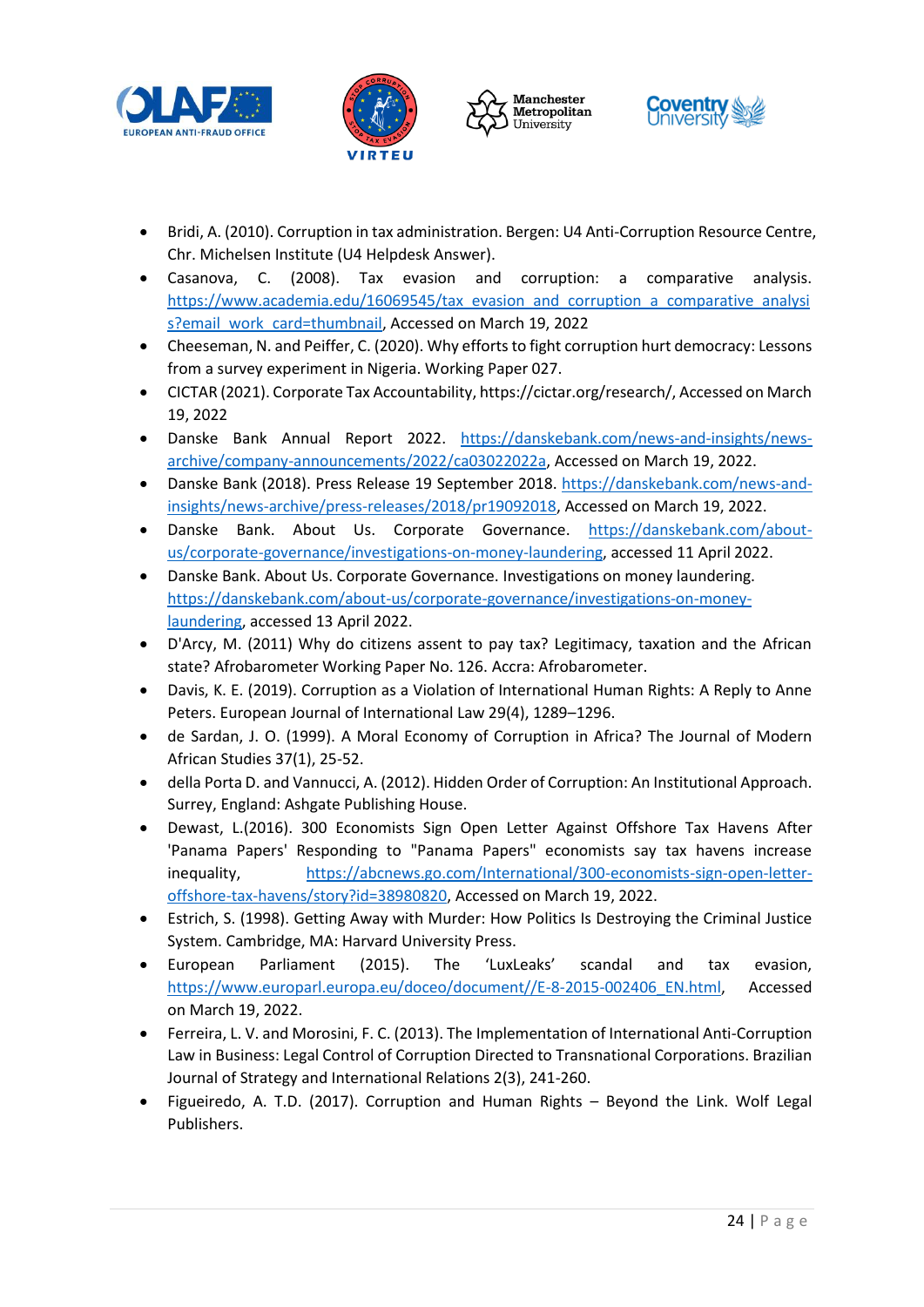







- Fresenius Medical Care (2021). Company Profile, [https://www.freseniusmedicalcare.com/en/about-us/company-profile,](https://www.freseniusmedicalcare.com/en/about-us/company-profile) Accessed on March 19, 2022.
- Fresenius Tax Policy (2021). Group Tax Policy, [https://www.freseniusmedicalcare.com/fileadmin/data/com/pdf/About\\_us/Policies\\_and\\_st](https://www.freseniusmedicalcare.com/fileadmin/data/com/pdf/About_us/Policies_and_standards/Tax_Policy_EN.pdf) [andards/Tax\\_Policy\\_EN.pdf,](https://www.freseniusmedicalcare.com/fileadmin/data/com/pdf/About_us/Policies_and_standards/Tax_Policy_EN.pdf) Accessed on March 19, 2022.
- Garside, J. (2017). Panama Papers: Mossack Fonseca founders arrested over bribery scandal, https://www.theguardian.com/world/2017/feb/10/panama-papers-mossack-fonsecaoffices-raided-over-odebrecht-bribery-scandal, Accessed on March 19, 2022
- Gathii, J. T. (2009). Defining the Relationship Between Human Rights and Corruption University of Pennsylvania Journal 31(1), [https://scholarship.law.upenn.edu/cgi/viewcontent.cgi?article=1116&context=jil,](https://scholarship.law.upenn.edu/cgi/viewcontent.cgi?article=1116&context=jil) Accessed on March 19, 2022.
- Grasso, C. (2020). [The troubled path towards greater transparency](https://www.researchgate.net/publication/335147033_The_troubled_path_towards_greater_transparency_as_a_means_to_foster_good_corporate_governance_and_fight_against_corruption_in_the_energy_sector) as a means to foster good corporate [governance and fight against corruption](https://www.researchgate.net/publication/335147033_The_troubled_path_towards_greater_transparency_as_a_means_to_foster_good_corporate_governance_and_fight_against_corruption_in_the_energy_sector) in the energy sector, in Stéphane Goutte and Duc Khuong Nguyen (eds.) Handbook of Energy Finance Theories: Practices and Simulations, World Scientific, 363–393.
- Goerke, L. (2006). Bureaucratic Corruption and Profit Tax Evasion. CESifo Working Paper No. 1666[, https://www.ifo.de/DocDL/cesifo1\\_wp1666.pdf,](https://www.ifo.de/DocDL/cesifo1_wp1666.pdf) Accessed on March 19, 2022
- Graves, L and Shabbir, N. (2019). Gauging the Global Impacts of the 'Panama Papers' Three Years Later, FactSheet, [https://reutersinstitute.politics.ox.ac.uk/sites/default/files/2019-](https://reutersinstitute.politics.ox.ac.uk/sites/default/files/2019-05/Graves_Gauging_the_Global_Impacts_of_the_Panama_Papers_FINAL.pdf) 05/Graves Gauging the Global Impacts of the Panama Papers FINAL.pdf, Accessed on March 19, 2022.
- Hemsley, R. (2015). Human Rights & Corruption States' Human Rights Obligation to fight Corruption. Journal of Transnational Legal Issues 2(1), 1-24.
- Heywood, P. M. (2015). Introduction: Scale and focus in the study of corruption. In Heywood, P.M. ed. Routledge handbook of Political Corruption. Routledge Press.
- Heywood, P.M (1997). Political Corruption: Problems and Perspectives. Political Studies, XLV. pp. 417-435.
- International Council on Human Rights Policy (ICHRP) (2010). Corruption and Human Rights: Making the Connection. Geneva, Switzerland.
- IMF (2022). Fiscal Fiscal Monitor, [https://www.imf.org/en/Publications/FM/Issues/2019/03/18/fiscal-monitor-april-2019,](https://www.imf.org/en/Publications/FM/Issues/2019/03/18/fiscal-monitor-april-2019) Accessed on March 19, 2022.
- Jain, A. K. (2001). Corruption: A review. Journal of Economic Surveys, 15(1), 71–121.
- Jensen, S. and Andersen M. K. eds. (2017). Corruption and Torture: Violent Exchanges and the Policing of the Urban Poor. Aalborg University Press.
- Johnston, M. (2005). Syndromes of Corruption. Wealth, Power and Democracy. Cambridge University Press.
- Kelly, T. (2012). This Side of Silence: Human Rights, Torture and the Recognition of Cruelty. Philadelphia: University of Pennsylvania Press.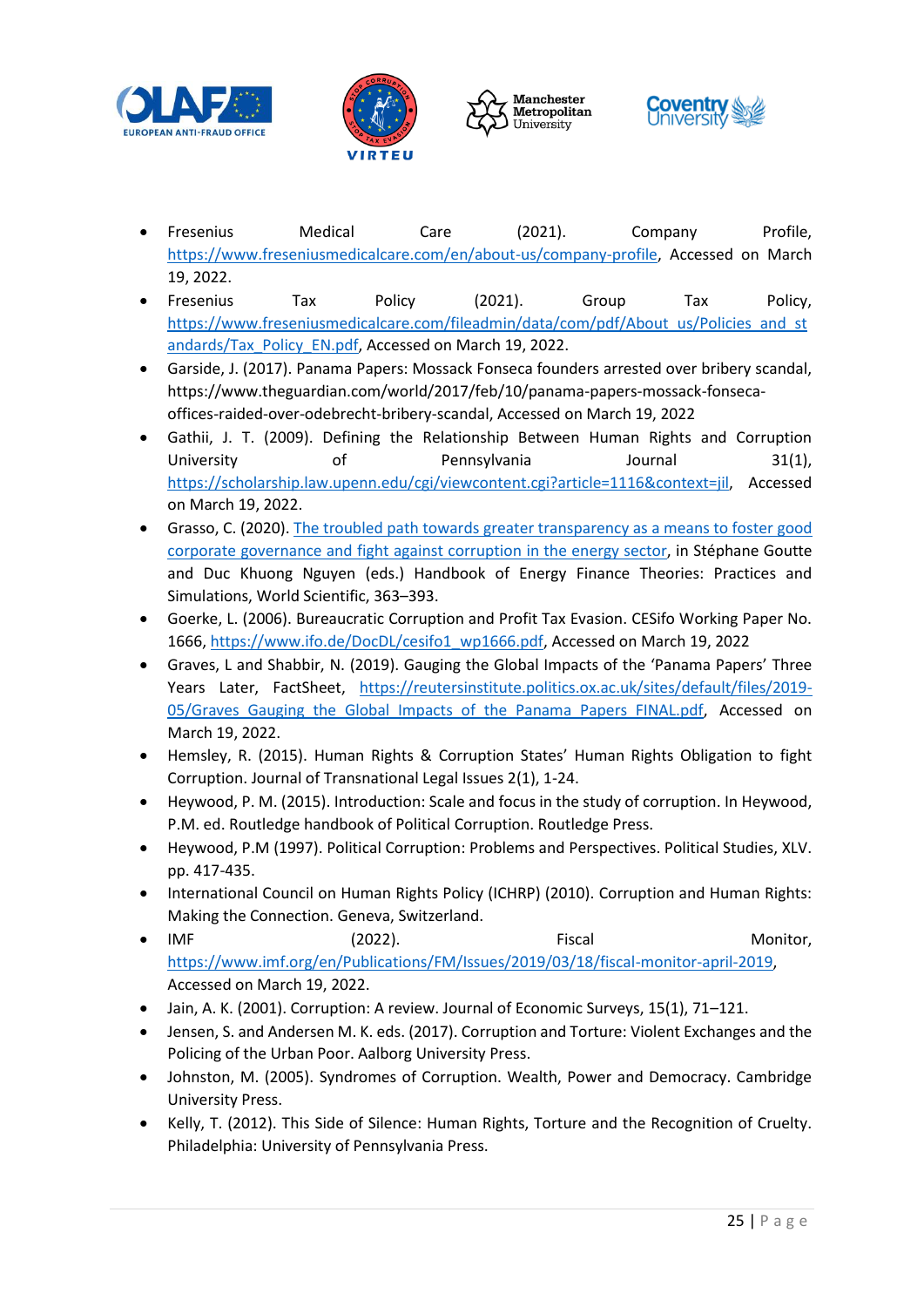







- Klitgaard, R., MacLean-Abaroa, R. and Parris, H. L. (2000). Corrupt Cities: A Practical Guide to Cure and Prevention. Washington: World Bank Publications.
- Kurer, O. (2015). Definitions of Corruption. In Heywood, P.M. ed. Routledge handbook of Political Corruption. Routledge Press. pp. 30-41.
- Kyed, H. M. and Albrecht, P. (eds) (2015). Policing and the Politics of Order Making. Routledge Press.
- Rose, C. (2016). The Limitations of a Human Rights Approach to Corruption. International & Comparative Law Quarterly 40(5). pp. 405 - 438.
- Marjit, S., Seidel, A. and Thum, M. (2017), Tax Evasion, Corruption and Tax Loopholes. German Economic Review 18: 283-301.
- Marx, A., Calster, G. van, Wouters, J., Otteburn, K. and Lica, D. (2022). Research Handbook on Global Governance, Business and Human Rights. Edward Elgar Publishing.
- Netzwerk Steuergerechtigkeit (2020): Fresenius Failing to care. Global Tax Dodging by a German Healthcare Multinational, [https://www.netzwerk-steuergerechtigkeit.de/wp](https://www.netzwerk-steuergerechtigkeit.de/wp-content/uploads/2020/02/report_failing-to-care_long.pdf)[content/uploads/2020/02/report\\_failing-to-care\\_long.pdf,](https://www.netzwerk-steuergerechtigkeit.de/wp-content/uploads/2020/02/report_failing-to-care_long.pdf) Accessed on March 19, 2022
- OECD (2021), Building Tax Culture, Compliance and Citizenship: A Global Source Book on Taxpayer Education, Second Edition, OECD Publishing, Paris.
- OECD (2022). Glossary of Tax Terms, [https://www.oecd.org/ctp/glossaryoftaxterms.htm,](https://www.oecd.org/ctp/glossaryoftaxterms.htm) Accessed on March 19, 2022
- Pavone, P. (2020). Transfer pricing: Business or tax process? Difficult equilibrium between two dimensions. Revista 41(05), p. 21.
- Payne, D. M., & Raiborn, C. A. (2018). Aggressive Tax Avoidance: A Conundrum for Stakeholders, Governments, and Morality. Journal of Business Ethics 147(3), 469–487.
- Pearson, Z. (2001). An International Human Rights Approach to Corruption, in: Peter Larmour and Nick Wolanin (eds.), Corruption and Anti-Corruption (Canberra 2001), 30-61.
- Pearson, Z. (2013). An International Human Rights Approach to Corruption. In: Corruption and Anti-Corruption, Peter Larmour, and Nick Wolanin, eds. Asia Pacific Press.
- Peters, A. (2019). Corruption as a Violation of International Human Rights. The European Journal of International Law 29(4). pp. 1251–1287.
- Peters, A. (2015). Corruption and Human Rights. Basel Institute on Governance Working Paper 20/2015.
- Philp, M. (2015). "The Definition of political corruption". In Heywood, P.M. ed. Routledge Handbook of Political Corruption. Routledge Press. pp. 17-29.
- Rose, C. (2021). "Corruption". In Binder, C., Nowak, M., Hofbauer, J. A. and Janig, P. ed. Elgar Encyclopedia of Human Rights. Elgaronline.
- Rose-Ackerman, S. 1997. "The Political Economy of Corruption." In: Corruption and the Global Economy, edited by Kimberly Ann Eliott. Washington: Institute of International Economics. pp. 31-60.
- Rose-Ackerman, S. and Palifka, B. J. (2016). "Introduction," in Corruption and Government: Causes, Consequences and Reform, ed. Susan Rose-Ackerman and Bonnie J. Palifka . Cambridge: Cambridge University Press. pp. 3-38.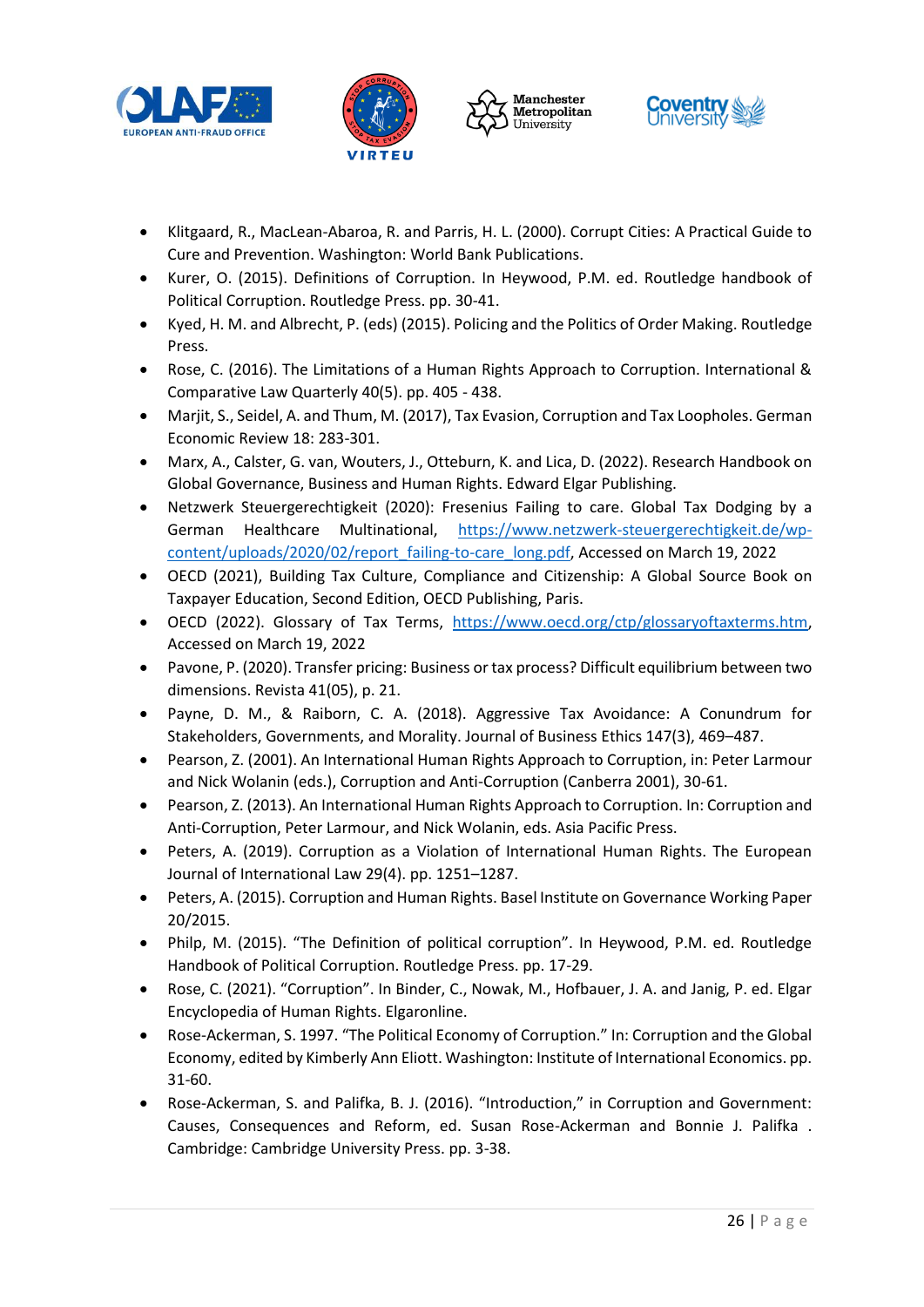







- Report of the Special Rapporteur (2019). A/HRC/40/59. Human Rights Council Fortieth session. 16 January 2019.
- Seventh Annual report of the Subcommittee on Prevention of Torture and Other Cruel, Inhuman or Degrading Treatment or Punishment, CAT/C/52/2, 20 March 2014, paras 72-100. (A/HRC/RES/37/19).
- Süddeutsche Zeitung (2021). Panama Papers. The secrets of dirty money, https://panamapapers.sueddeutsche.de/articles/572c897a5632a39742ed34ef/, Accessed on March 19, 2022.
- Søltoft, J. and Lund, M. (2022). Estisk politi: Milliarder fra Danske Banks hvidvasksag stammer fra forbrydelser verden over. Berlingske Tidende. [https://www.berlingske.dk/virksomheder/estisk-politi-milliarder-fra-danske-banks](https://www.berlingske.dk/virksomheder/estisk-politi-milliarder-fra-danske-banks-hvidvasksag-stammer-fra)[hvidvasksag-stammer-fra,](https://www.berlingske.dk/virksomheder/estisk-politi-milliarder-fra-danske-banks-hvidvasksag-stammer-fra) Accessed on March 19, 2022.
- Stohl, M. and Brysk, A. (2020). A Research Agenda for Human Rights. Edward Elgar Publishing.
- Transparency International (2007). Global Corruption Report 2007: Corruption And Judicial Systems. [https://www.transparency.org/en/publications/global-corruption-report-2007](https://www.transparency.org/en/publications/global-corruption-report-2007-corruption-and-judicial-systems) [corruption-and-judicial-systems,](https://www.transparency.org/en/publications/global-corruption-report-2007-corruption-and-judicial-systems) Accessed on March 19, 2022.
- Transparency International (2018). G20 Leaders or Laggards? Reviewing G20 Promises on Ending Anonymous Companies, [https://www.transparency.org/en/publications/g20-leaders](https://www.transparency.org/en/publications/g20-leaders-or-laggards)[or-laggards,](https://www.transparency.org/en/publications/g20-leaders-or-laggards) Accessed on April 04, 2022.
- Transparency International (2022). What is Corruption? [https://www.transparency.org/en/what-is-corruption,](https://www.transparency.org/en/what-is-corruption) Accessed on March 19, 2022.
- Transparency International Pledge Tracker (2022). Anti-Corruption Pledge Tracker 2022, [https://www.anticorruptionpledgetracker.com,](https://www.anticorruptionpledgetracker.com/) Accessed on April 04, 2022.
- Tsankov, P. (2021) VIRTEU National Workshop Bulgaria, Session 2 [Online]. Video recording at 25:51. [https://www.corporatecrime.co.uk/virteu-workshop-bulgaria.](https://www.corporatecrime.co.uk/virteu-workshop-bulgaria) Accessed on May 25, 2022.
- UNCAC Coalition (2021). Statement submitted by the UNCAC Coalition. UNGASS Follow-up: Turning Commitments into Practice Submission by the UNCAC Coalition to the 9th Session of the UNCAC Conference of States Parties, CAC/COSP/2021/NGO/5, [https://www.unodc.org/documents/treaties/UNCAC/COSP/session9/NGO/CAC-COSP-2021-](https://www.unodc.org/documents/treaties/UNCAC/COSP/session9/NGO/CAC-COSP-2021-NGO-5.pdf) [NGO-5.pdf,](https://www.unodc.org/documents/treaties/UNCAC/COSP/session9/NGO/CAC-COSP-2021-NGO-5.pdf) Accessed on April 13, 2022.
- UNHRC (2015). Final report of the Human Rights Council Advisory Committee on the issue of the negative impact of corruption on the enjoyment of human rights. A/HRC/28/73., [https://www.refworld.org/docid/550fef884.html,](https://www.refworld.org/docid/550fef884.html) Accessed on March 19, 2022.
- Universal Declaration of Human Rights (1948). United Nations. Peace, dignity and equality on a healthy planet, [https://www.un.org/en/about-us/universal-declaration-of-human-rights,](https://www.un.org/en/about-us/universal-declaration-of-human-rights) Accessed on March 19, 2022.
- United Nations (2018). Secretary-General's remarks to the Security Council on Corruption in Conflict [as delivered], [https://www.un.org/sg/en/content/sg/statement/2018-09-](https://www.un.org/sg/en/content/sg/statement/2018-09-10/secretary-generals-remarks-security-council-corruption-conflict) [10/secretary-generals-remarks-security-council-corruption-conflict,](https://www.un.org/sg/en/content/sg/statement/2018-09-10/secretary-generals-remarks-security-council-corruption-conflict) Accessed on March 19, 2022.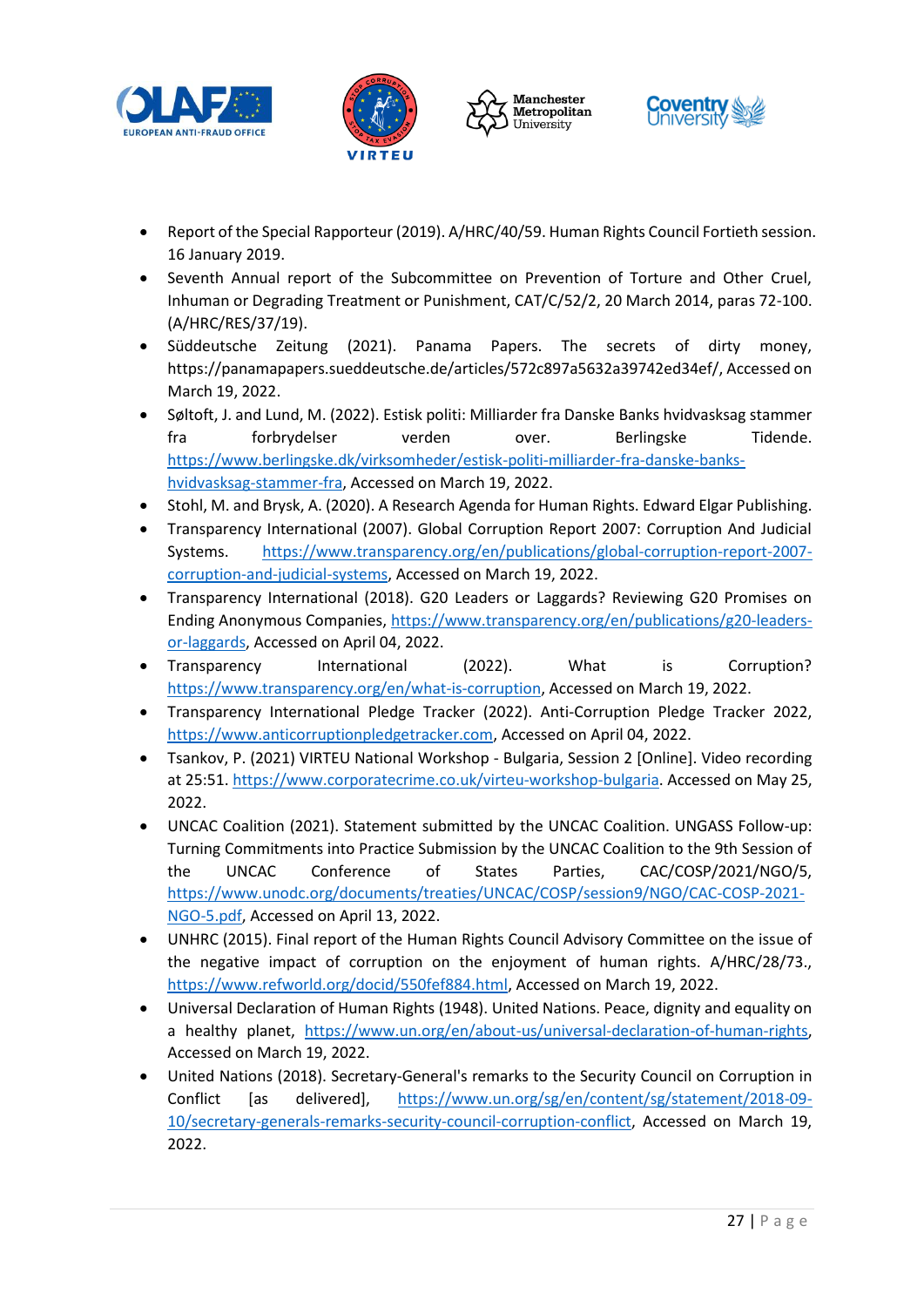







- United Nations (2022). Key concepts on ESCRs Are economic, social and cultural rights fundamentally different from civil and political rights?, [https://www.ohchr.org/en/human](https://www.ohchr.org/en/human-rights/economic-social-cultural-rights/escr-vs-civil-political-rights)[rights/economic-social-cultural-rights/escr-vs-civil-political-rights,](https://www.ohchr.org/en/human-rights/economic-social-cultural-rights/escr-vs-civil-political-rights) Accessed on March 19, 2022.
- Uslaner, E.M (2008). Corruption, inequality, and the rule of law. Cambridge University Press.
- Uslaner, E. M (2010) The Moral Foundations of Trust. Cambridge University Press.
- US Department of Justice (2018). Four Defendants Charged in Panama Papers Investigation for Their Roles in Panamanian-Based Global Law Firm's Decades-Long Scheme to Defraud the United States, [https://www.justice.gov/opa/pr/four-defendants-charged-panama-papers](https://www.justice.gov/opa/pr/four-defendants-charged-panama-papers-investigation-their-roles-panamanian-based-global-law)[investigation-their-roles-panamanian-based-global-law,](https://www.justice.gov/opa/pr/four-defendants-charged-panama-papers-investigation-their-roles-panamanian-based-global-law) Accessed on April 03, 2022.
- World Economic Forum (2017). We waste \$2 trillion a year on corruption. Here are four better ways to spend that money, [https://www.weforum.org/agenda/2017/01/we-waste-2-trillion](https://www.weforum.org/agenda/2017/01/we-waste-2-trillion-a-year-on-corruption-here-are-four-better-ways-to-spend-that-money)[a-year-on-corruption-here-are-four-better-ways-to-spend-that-money,](https://www.weforum.org/agenda/2017/01/we-waste-2-trillion-a-year-on-corruption-here-are-four-better-ways-to-spend-that-money) Accessed on April 03, 2022.
- Wolf, Mark L. (2018). The World Needs an International Anti-Corruption Court. Daedalus, 147(3), 144-156.
- World Bank (2022). Anticorruption Fact Sheet. [https://www.worldbank.org/en/news/factsheet/2020/02/19/anticorruption-fact-sheet,](https://www.worldbank.org/en/news/factsheet/2020/02/19/anticorruption-fact-sheet) Accessed on April 03, 2022.